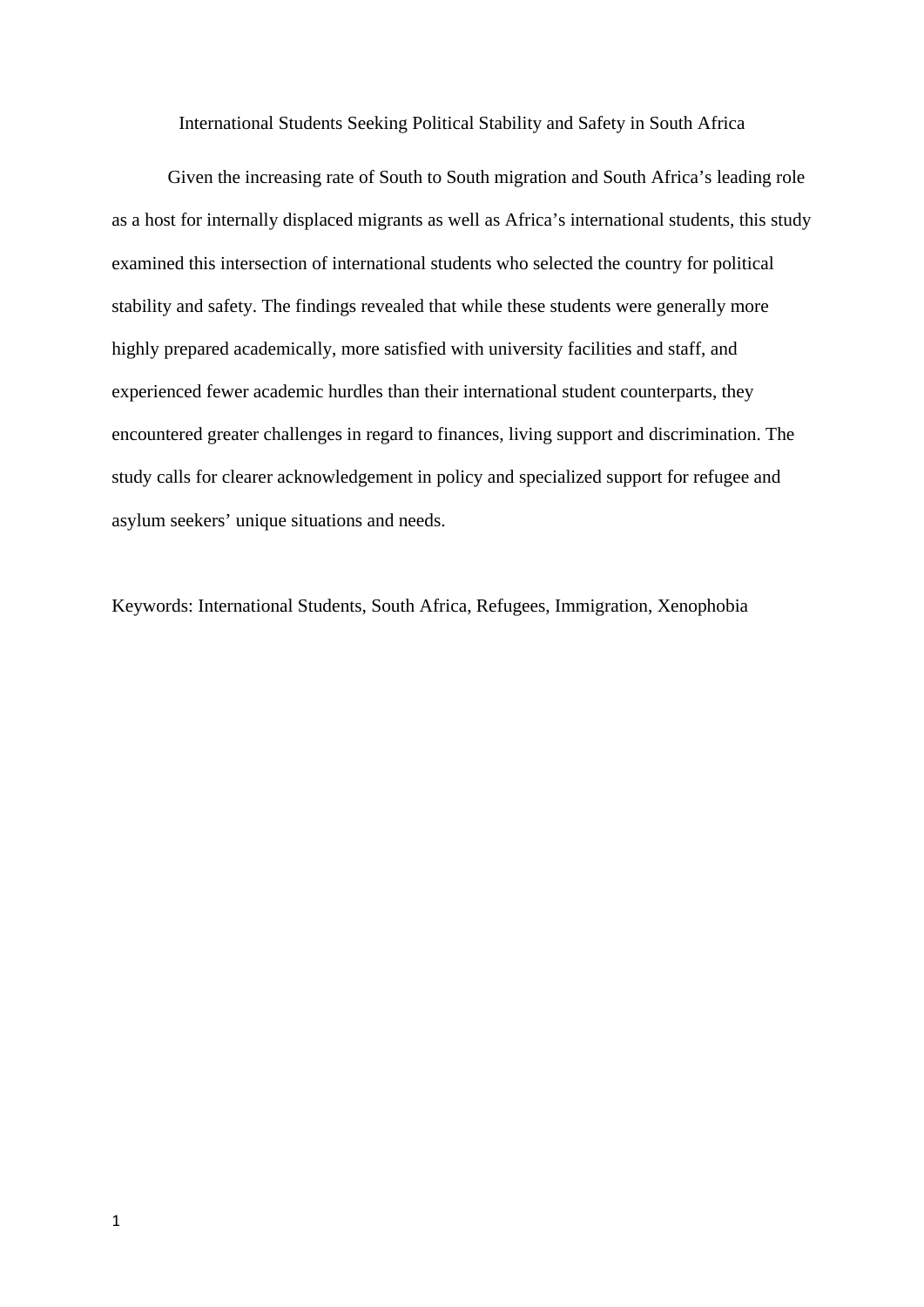International Students Seeking Political Stability and Safety in South Africa

The numbers of persons living and working outside their country of origin are higher than ever before. Based on the latest estimates by the International Organisation for Migration (IOM, 2015), more people are migrating than at any other point in human history, with an estimated 244 million international migrants globally in 2015 (3.3% of the world's population) — an increase from an estimated 155 million people in 2000 (2.8% of the world's population). This upward trend can be attributed in part to globalization, which has reduced historical barriers to mobility, as well as advances in information and communication technology and decreasing differentials between countries in terms of salaries, employment prospects and living conditions. In addition to voluntary migration in search of better opportunities, migration takes other forms, which include forced migration as a result of civil wars and unfavourable living conditions in the home country.

With the rise of refugees globally, access to higher education becomes increasingly important. In 2017, the United Nations High Commission for Refugees (UNHCR) recorded 25 million refugees worldwide, the highest number since the end of World War II. For example, 4.8 million Syrians have registered as refugees in Egypt, Iraq, Jordan, Turkey and North Africa, and approximately 1.7 million have applied for asylum in Europe since the start of the Syrian conflict in 2011 (Luo and Cradock, 2016). While securing shelter and safety is the primary concern of refugees following displacement, beginning or resuming education is often the immediate step after settlement for successful integration (Ager and Strang, 2008). Maintaining an educational routine is part of a larger process of providing pathways for adaptation into the host community and serves as a powerful counterweight to the trauma of forced migration (Crea, 2016; Dryden-Peterson, 2016). Continuing through higher education becomes especially important for those who return to rebuild their country with specialized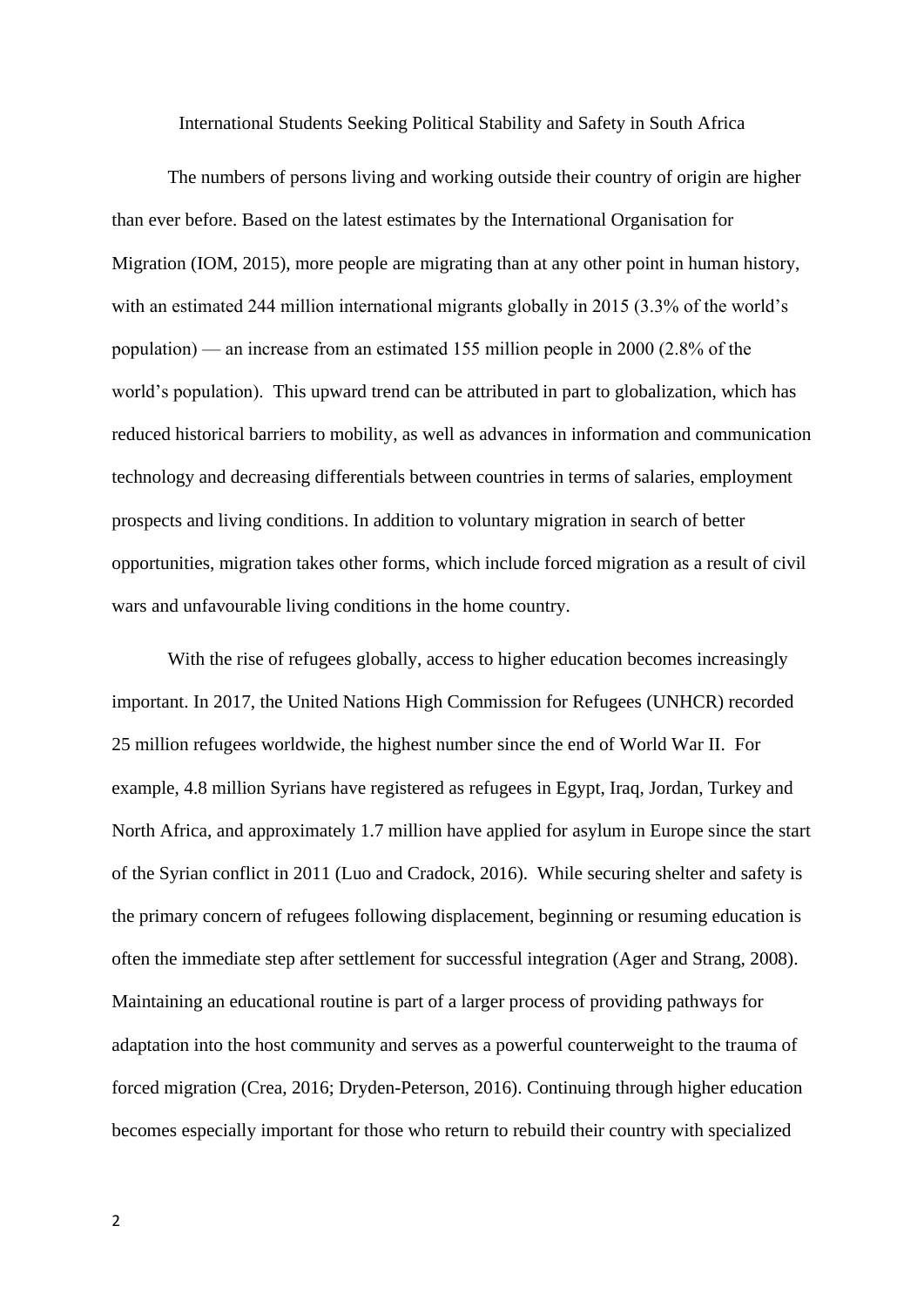knowledge and skills once the conflict or war has ended (Watenpaugh 2013; Barakat and Milton, 2015; Kamyab, 2017).

Within the continent of Africa, South Africa is a leading host of both forced and voluntary migrants. The country is the largest recipient of refugees, asylum seekers and internally displaced persons due to conflict and violence in other African countries such as Zimbabwe, Democratic Republic of Congo and Malawi, to name just as few. South Africa continues to receive the highest number of asylum applications in the sub-region, while also grappling with a large backlog and complex protection challenges faced by migrants already in the country. The United Nations High Commissioner for Refugees (UNHCR, 2017) observed that South Africa had 1,096,100 pending asylum claims, the highest in the world, followed by Germany with 420,600 applications and next the United States (US) with 286,200. Meanwhile, there is also an all-time high of international students studying outside their home countries, including in South Africa (OECD, 2018), paralleling the rising demand for overall migration from other African countries. South Africa serves as the leading host for African international students, although less is known about those who are in the country to also seek security and safety. Thus, this study focuses on the experiences of international students who sought study in South Africa for these particular reasons.

# Supporting Refugees and Asylum Seeking in Higher Education

While past studies have mainly focused on refugee children and youth in school contexts, less is known about the experiences of students from refugee backgrounds in higher education (Ramsay and Baker, 2019). As Ramsay and Baker (2019) rightly argue, the lack of access to education is shown to be highly detrimental to people seeking refuge. Without continuing education, refugees are at risk of exploitation, abuse and further disadvantage.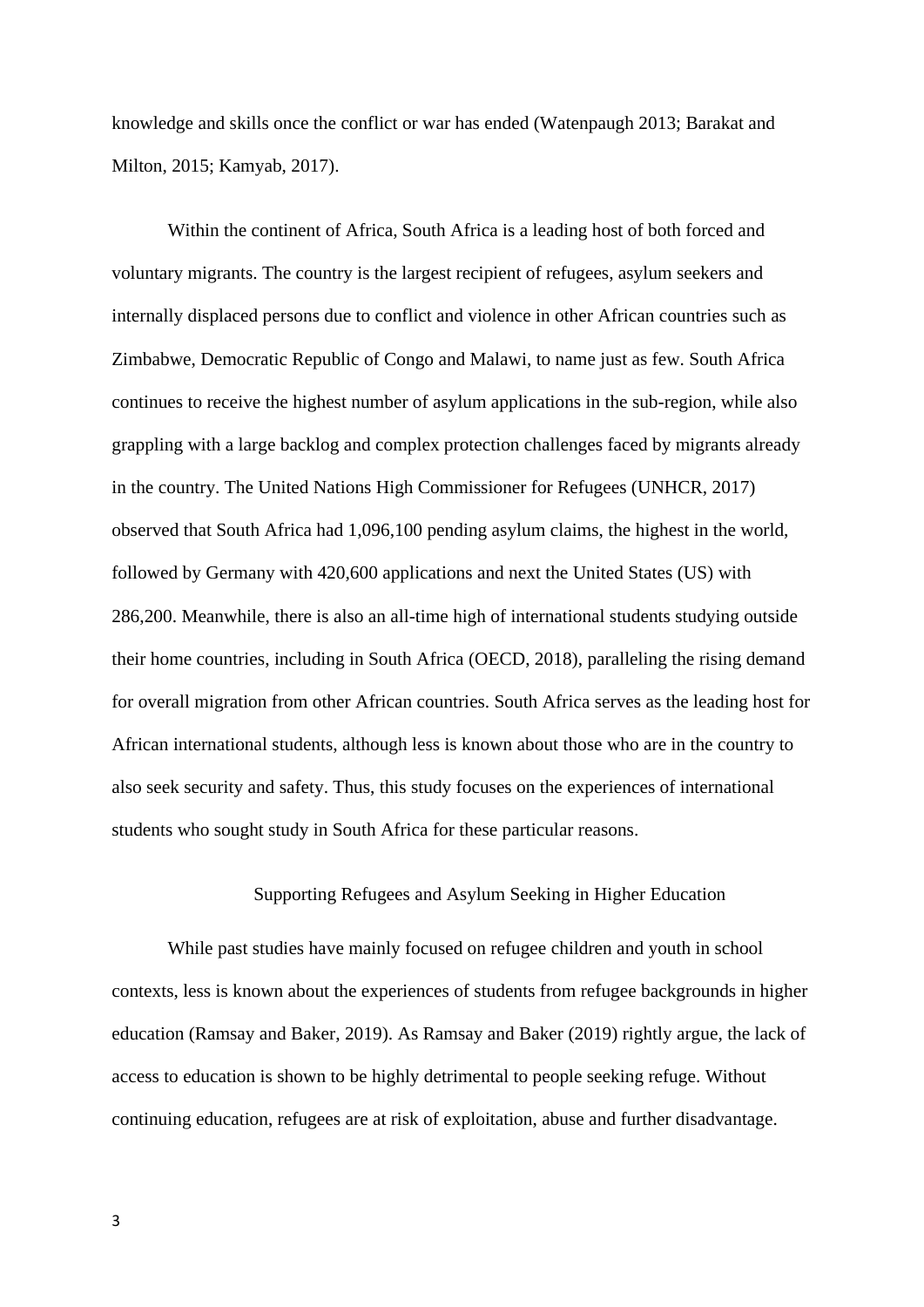Access to higher education can also further prevent and lower the likelihood of joining radical organisations (Al-Hawamdeh and El-Ghali, 2017).

The benefits of higher education are just as compelling. Supporting refugees to access higher education yields benefits to individuals, their peers, their families and the broader society. These rationales include the fact that highly educated refugees can become leaders in their communities and support the future rebuilding of their homelands. In countries of settlement, refugees with higher education qualifications are more likely to find work and contribute to the local economy. Despite such benefits that higher education presents for refugees, only 1 percent of refugees enter higher education, compared with 34 percent globally (UNCHR 2017). There is also a lack of coordinated support for the limited number of refugees that reach higher education (Streitwieser et al., 2018).

## Social and Academic Challenges

The challenges for refugee students in pursuing higher education are many. Among the key barriers include language mastery in the host country. For example, in Turkey, Syrian refugees must be proficient in Turkish to pass the university entrance exam or attend the country's universities. Second, financial constraints combined with a lack of financial aid, such as scholarships and bursaries at the institutional level and loans on the national level, contribute to the low enrolment of refugee students (Kamyab, 2017). Third, those that live in resettlement or camp situations may not have access to available options to seek university study; they may lack the resources including the internet and course materials. Additional factors in temporary living situations include interrupted education, social detachments and difficulties connecting with other students (Ramsay and Baker, 2019). In their study of African young adults who entered Australia under a humanitarian entry program, for example, Harris and Marlowe (2011) identified a range of pressures, such as challenges in adapting to new educational contexts, high community expectations, and difficult home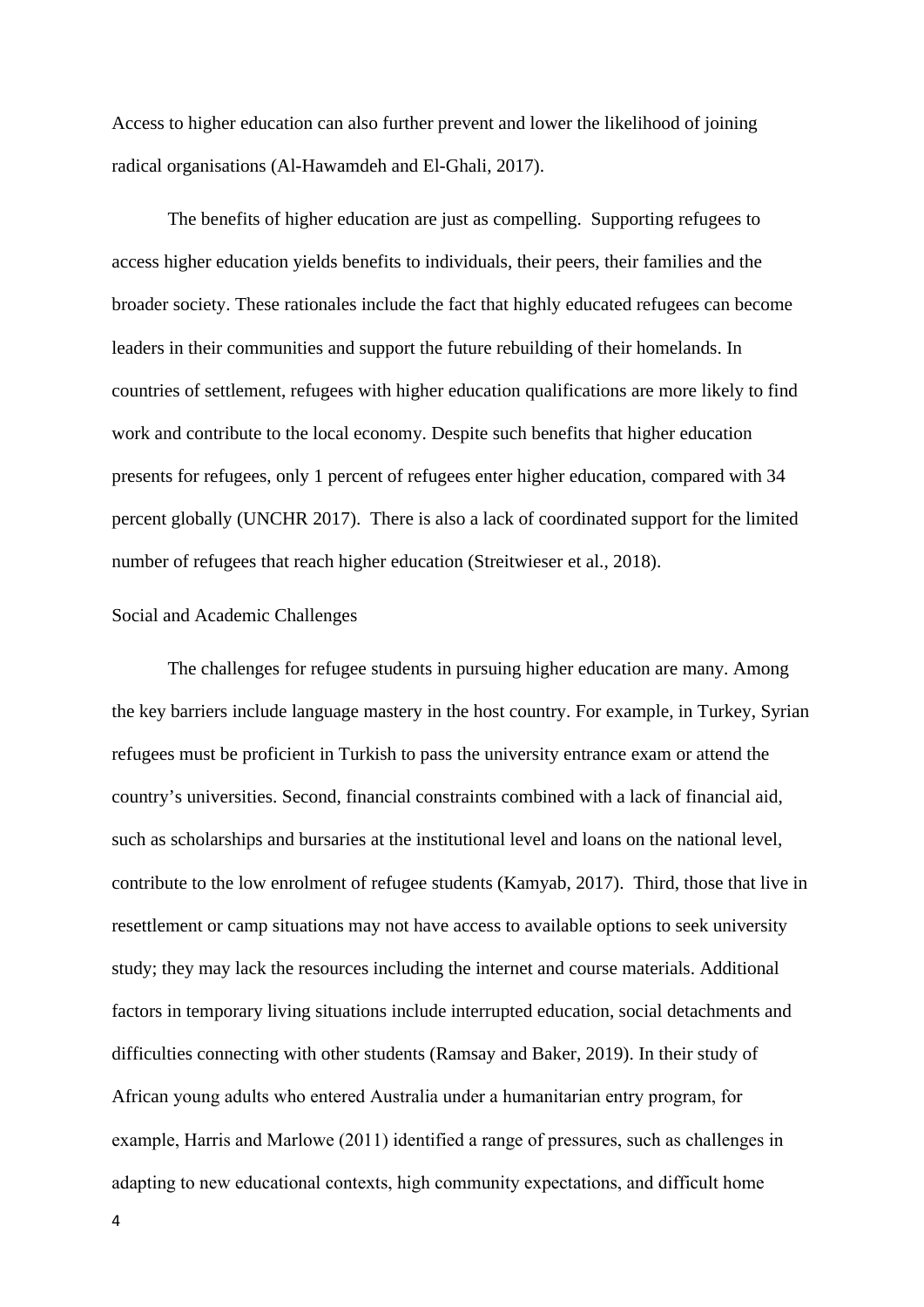environments to study in. Students recounted mixed educational experiences with staff as they interfaced with practical issues of seeking academic support, accessing study materials, and studying in another language. In sum, this complex web of challenges, such the language of instruction, social integration issues, lack of resources to support refugee education, and personal bias and prejudices, makes refugee education especially difficult (Dryden-Peterson, 2016, 2017).

### Xenophobia in the Global South

The studies cited above mainly highlight the experiences of refugee students in the global North. While the literature points to the fact that there has been more research conducted on the experiences of refugees in primary and secondary education than in higher education, and those that do focus on higher education tend to center on the global North (e.g., Morrice, 2013; Stermac et al., 2006; Stevenson and Willott, 2007; Streitweiser, et al, 2018). Nevertheless, South-South migration is occurring at a higher rate than South-North flows (IOM, 2015), suggesting a need to better understand the prominence of regional mobility, particularly in lower income countries. The search of literature for this paper also points to a dearth of literature on the higher education experiences of refugees in the global South.

Public attitudes about immigration can shed some light on the extent of xenophobia in different parts of the world. Based on the World's Gallup Poll, whereas most regions of the world hold a neutral or sometimes favorable attitude towards immigration, the majority in Southern Africa tend to favor decreasing immigration in their countries (Esipova et al, 2015). In South Africa, 56 percent of its residents reported a desire for less immigration (Esipova et al, 2015). Studies have identified the xenophobia as among the country's greatest problems (Iwara et al, 2017; Lee, 2017) and reports of South Africa's mistreatment towards

5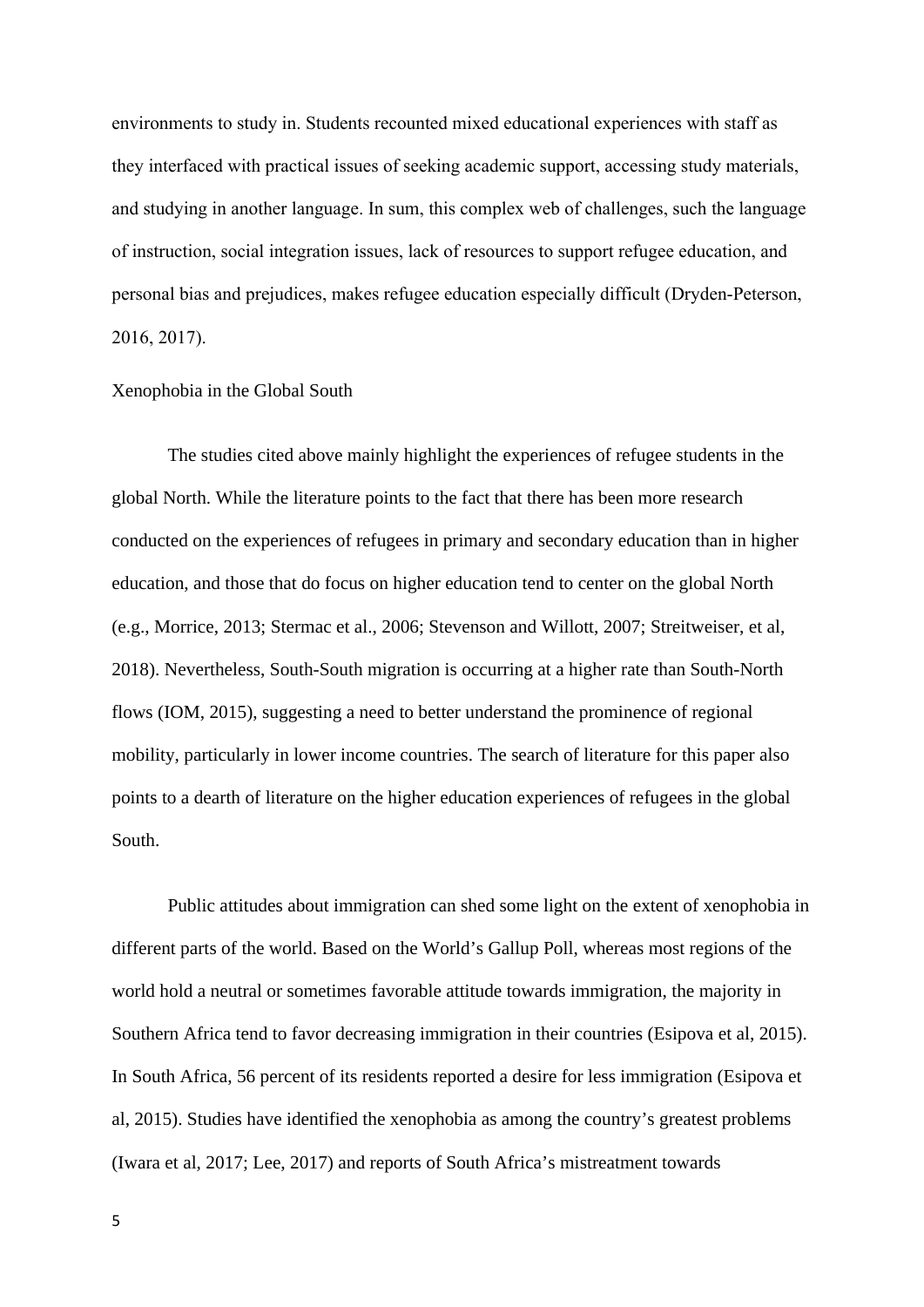internationals have been well documented (Al Jazeera, 2015; 2019. Meanwhile, Madue (2015) suggests that South Africa is not committed to rooting out xenophobia as scenes of xenophobia against undocumented immigrants dominates the news (Andrucki, 2017).

 Although there is limited research on the plight of refugees in South Africa's higher education system, past studies have investigated the challenges in South Africa's higher education sector for internationals, more broadly. Lee (2017) uncovered a range of discriminatory challenges experienced by South Africa's international students, including confronting negative stereotypes and threats to their physical safety. The author suggests a global patterning of neo-nationalism in which students from particular neighboring countries are especially targeted by local nationals, sometimes based on rationales that they are threats in competing for scarce resources, while the experiences of white international students are generally more positive. The study observed that international students from Africa in particular perceived greater discrimination than students from Europe and North America.

### Refugees, Asylum-Seekers and International Students

This study makes a distinction between a refugee student, asylum seeker and an international student. According to the UNHCR (1951) a "refugee" is someone who has been forced to flee his or her country because of fear of persecution, based, for example, on race, religion, nationality, political opinion, or membership of a particular social or ethnic group. An asylum seeker is an individual who is seeking refugee status and without the rights and protections of refugees. People take flight in quest of asylum, safety and freedom in another country due to events out of their control occurring in their home country, including civil war, conflict, political instability, external aggression or occupation (Kavuro, 2013). According to Maringe et al. (2017), the needs of refugee (as well as asylum-seeking) students differ from other international students, depending on whether they are running away from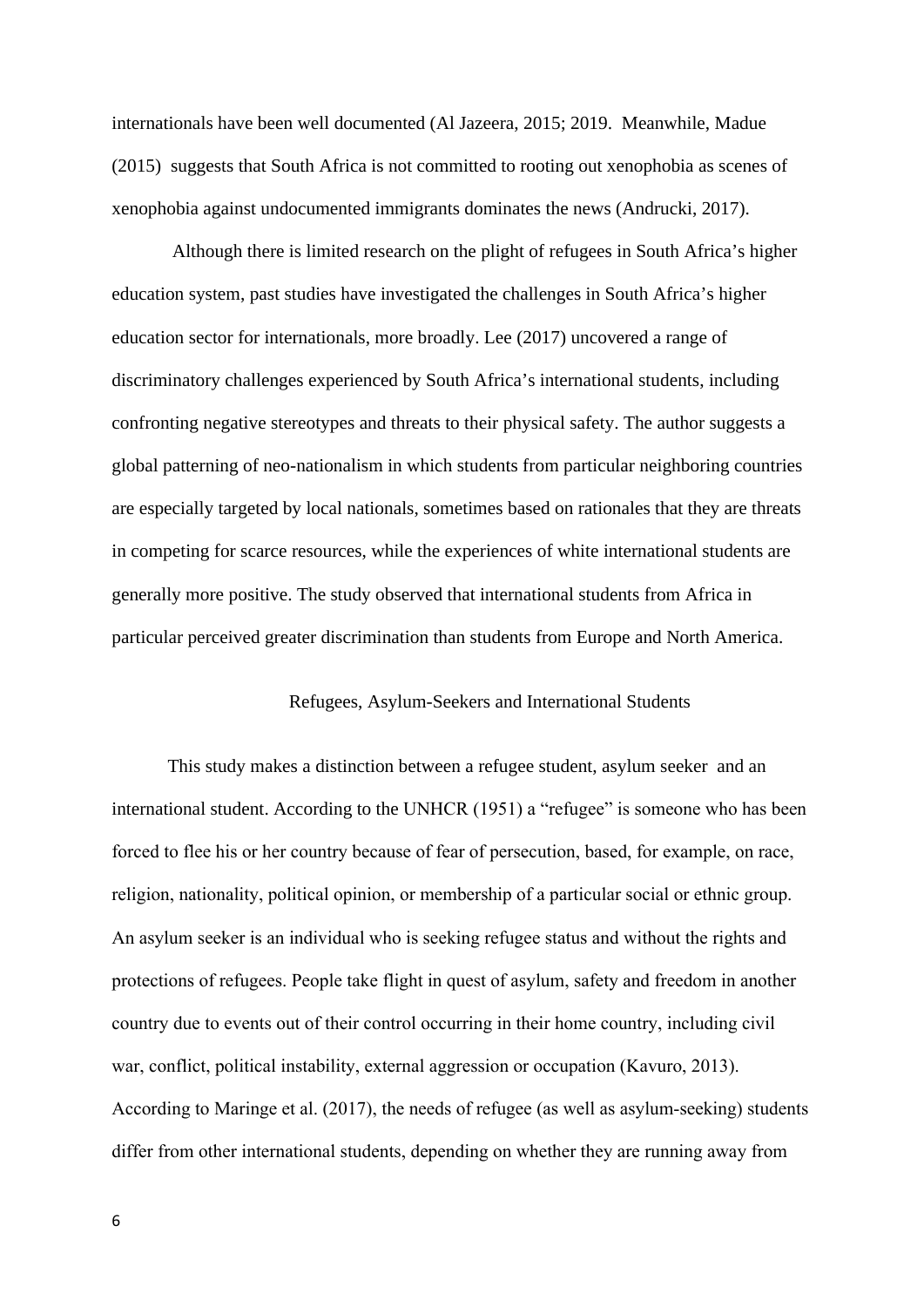war or persecution on political, social, ethnic, or religious grounds (Felix, 2016; Kavuro, 2013). The 1951 UN Refugee Convention specifies conditions that qualify the 'fear of being persecuted.' On the other hand, Maringe and de Wit (2016) define an "international student" as one who leaves their own country of citizenship to study in another country. The majority of this latter group of students are what could be termed "voluntary migrants"—they cross borders of their own volition and generally bring in financial resources of their own to study and support themselves in the host nation (Felix, 2016).

Numerous scholars have indicated that the challenges of refugee students are distinctive (Kavuro, 2013; Morrice, 2013; Stermac et al., 2006; Stevenson and Willott, 2007). Kavuro (2013) best summarizes the differences between the situation of international students from that of refugees and asylum seekers because as follows: (a) The livelihoods and education dream of international students are stable as it has not been interrupted by events out of their control such as political, religious, and ethnic/tribal conflict or civil war. Their well-being has not been shaken by forced displacement and human rights abuses; (b) Immigration policies requires international students to be financially stable so as to satisfy their basic necessities of life, including accommodation, food, healthcare, education during their stay; (c) International students who come from low-income families leave their home countries when they have been awarded bursaries, scholarships, or student financial loans by their governments; (d) Some international students are sent by their own states to undertake studies in disciplines that may not be available in their home countries' universities; and (e) Some international students are studying in particular universities on the basis of bilateral or multilateral agreements between their home country and other states. None of the above conditions holds for refugees and asylum seekers given the flight mode in which they left their families and countries, resulting in them not having a relationship with their home governments. The bond of nationality between them and their home states disappear,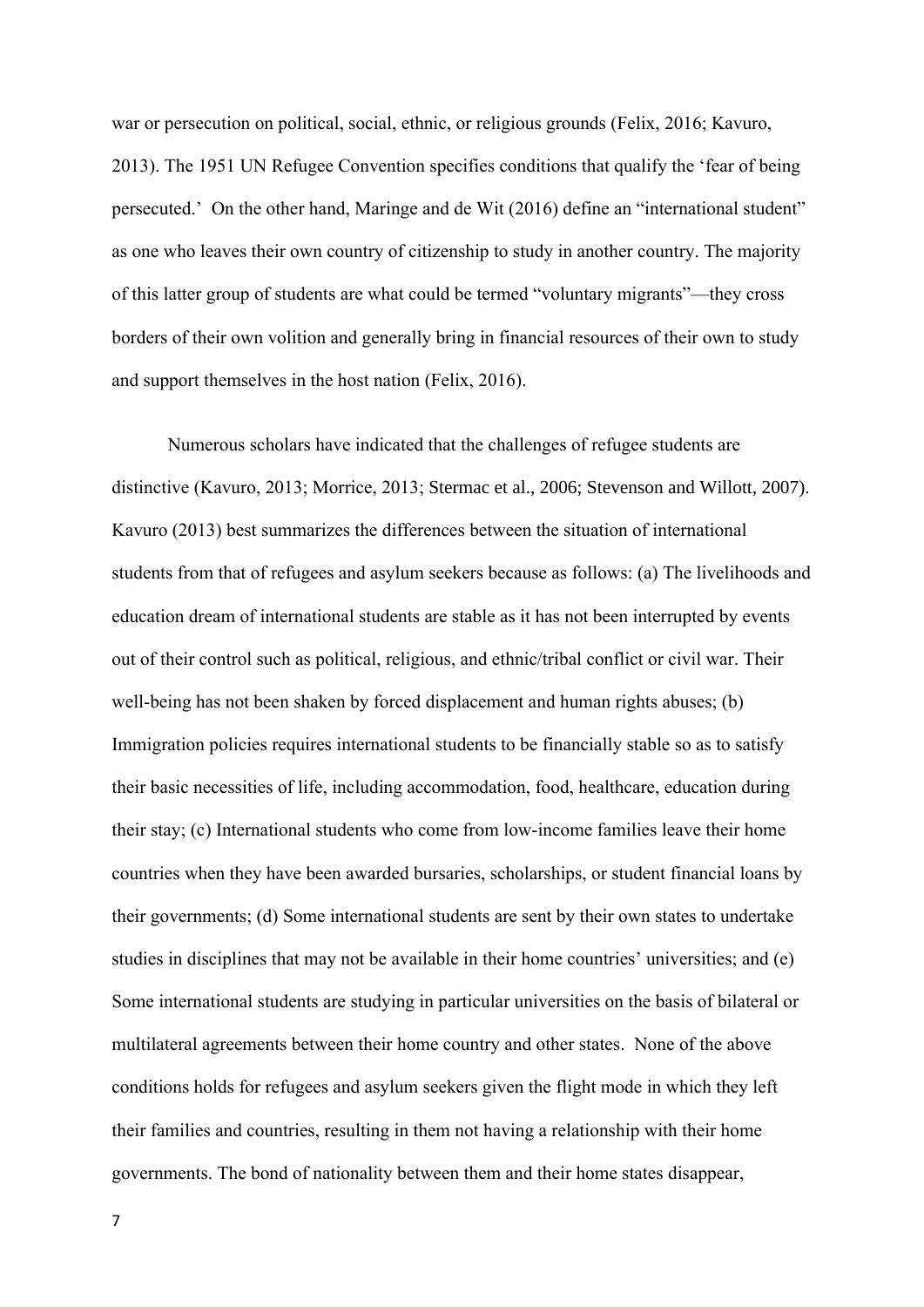including the right to be protected by their governments, as international students normally are. While refugees neither enjoy the full rights, entitlements, privileges and benefits of host citizenship nor their home countries' citizenship, international students retain their political rights; including the right to vote and choose freely their representatives in their home countries. They still have access to their countries' public funds or services (Kavau, 2013).

 Taking the above into account, many scholars have rightly argued that recognized refugees and asylum-seekers should not be treated as international students (Kavau, 2013; Morrice, 2013; Stevenson and Willott, 2007). Rather, their unique plight requires social, economic, emotional, and psychological support to be provided by universities, host governments and UNHCR.

#### South African Policy and Limitations

In order to understand and address the challenges for immigrants in the South African context, understanding immigration policy is key. Refugee conventions as well as human rights agreements became domesticated in South Africa when they were enacted into law by the Refugee Act of 1998. In order to ensure that human rights are safeguarded, the Act affords refugees basic rights contained in the Bill of Rights, which include the right to an education. In the context of South Africa as described in the Immigration Act (Republic of South Africa, 2002), an "asylum seeker" is a person who has fled their country of origin, seeking recognition and protection as a refugee in South Africa, and whose application is still under consideration. Crush and Peberdy (2018) acknowledge that many migrants remain undocumented for reasons having to do with the backlog from Home Affairs. If the application is rejected, they must leave the country voluntarily or will be deported (Republic of South Africa, 2002). In terms of the 1997 South African Constitution and Bill of Rights, an asylum seeker should be accorded the same privileges as local people or citizens with regard to access to social services, education, health facilities, and housing (Republic of South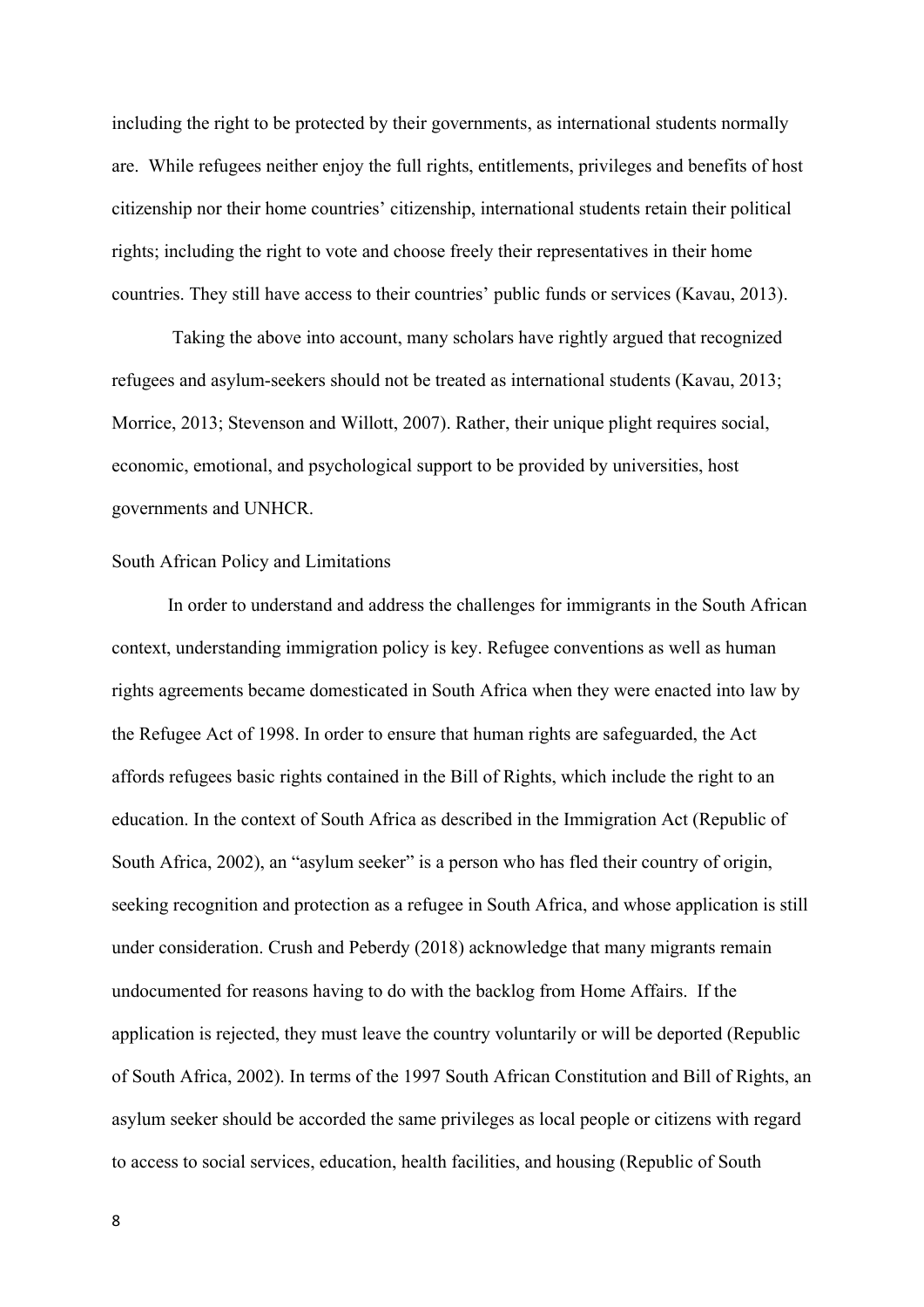Africa, 1997). Effectively, this means that asylum seekers should enjoy privileges (where these are available to the local citizens) such as free education, transport subsidies, and others (Kavuro, 2013). An asylum seeker is thus a person seeking the right to be accorded full refugee status in the new host country.

Despite the passing of the 1998 Refugee Act, there has been little furtherance in supporting refugees in higher education. In 2017, South Africa's Department of Higher Education and Training (DHET) adopted the Policy Framework for the Internationalization of Higher Education in South Africa*.* Until the development of this policy framework, international engagement practices in higher education institutions were carried out in the absence of an official South African national policy on the internationalization of higher education. While the policy framework should be welcomed in terms of providing guidelines for institutions, it does not sufficiently acknowledge the challenges international students face on the ground, as will be illustrated later in this paper. It also fails to mention nor address any issues faced by refugee students in higher education.

Besides having limited funds, refugees and asylum seekers suffer further when treated the same as international students by the South African government and the universities, ignoring the unique rights due to them. When these populations are regarded as 'international students,' they are ultimately presumed to be economically independent (Kavau, 2013). International students are permitted to study in South Africa if a university has received a guarantee that the tuition fees will be paid and the student has sufficient means of support, which is less likely among forced migrants. In reality, most refugees are economically disadvantaged because they have lost all their belongings and there is no legal connection between them and their state (Kavau, 2013). If South Africa extends its hospitality to asylumseekers, it consents to providing full and effective protection irrespective of their

9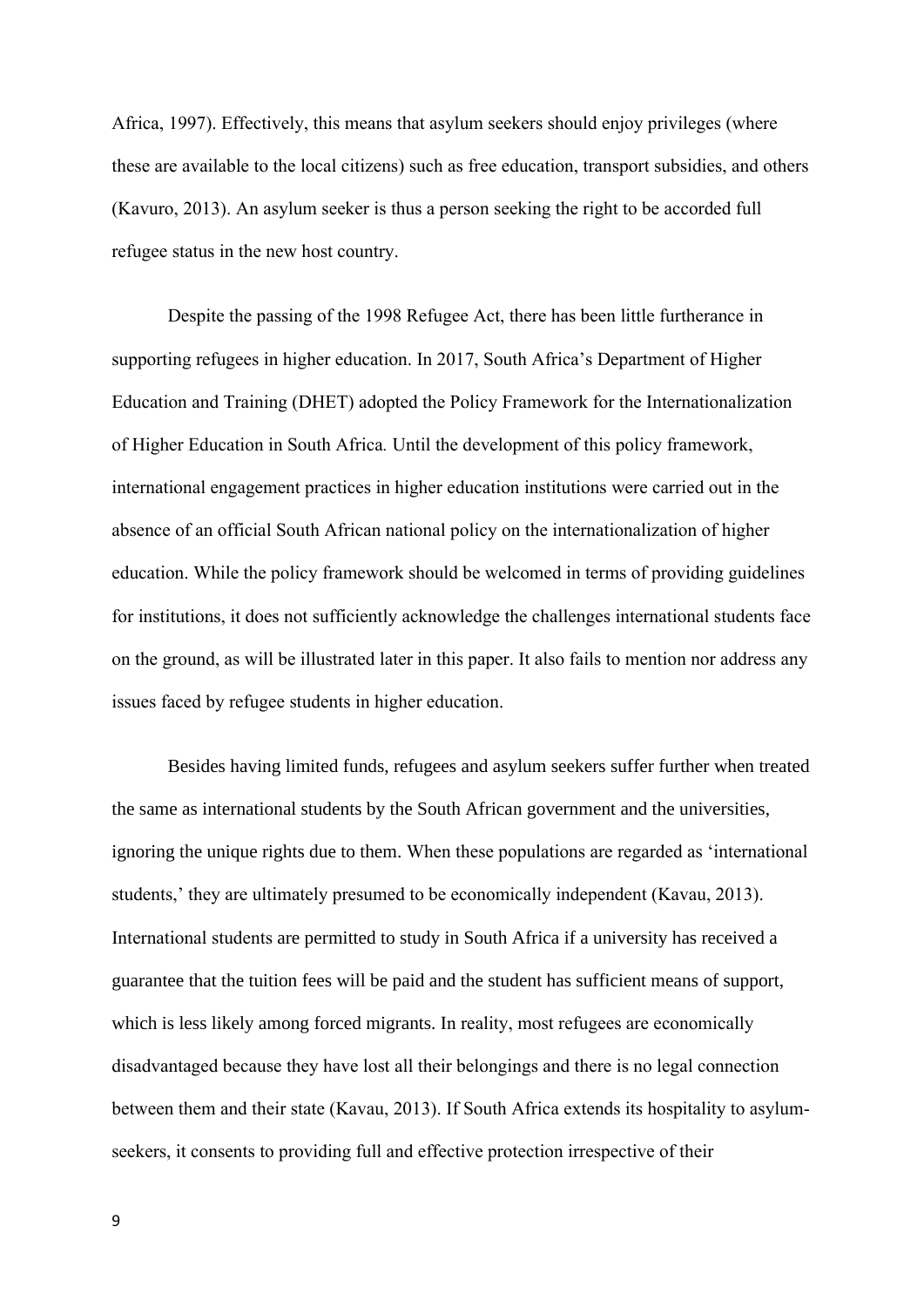socioeconomic status (Landau, 2006). Landau (2002) elaborates that in principle, refugees are, in terms of the Refugees Act, entitled to social and economic assistance which is aimed at alleviating the conditions of those who are destitute or financially disadvantaged. Kavau (2013) argues that in practice, the Refugee Act is neither interpreted nor implemented to include such assistances. Consequently, refugees and asylum seekers are effectively excluded from benefiting from the allocated national resources granted to eligible students for the purpose of 'ensuring representivity and equal access' to tertiary education which is administered by universities or by the National Student Financial Aid Scheme (NSFAS).

With the preceding in mind, this study further examines this important junction between forced migration and higher education in a leading global south country destination, South Africa. Despite the major challenges outlined above, South African remains a prominent destination among many migrants, including international students and those seeking safety. This study will provide an analysis of the country's role in international higher education, and the results from a survey of international students who selected the country for political stability and safety.

# Methods

This study was part of a larger project about international student mobility and their experiences in South Africa (Lee & Sehoole, 2015). The larger dataset from which this study was drawn was based on a survey instrument that was previously utilized in the US (Lee, 2008, 2010), Mexico (Author, 2009), and South Korea (Jon et al., 2014) and was then adapted to the South African context (Lee & Sehoole, 2015). The questions included demographic background characteristics (i.e., country of origin, field of study, and degree program); reasons for choosing South Africa and the enrolled institution; educational and career aspirations; perceptions and experiences in the country and institution; and aspirations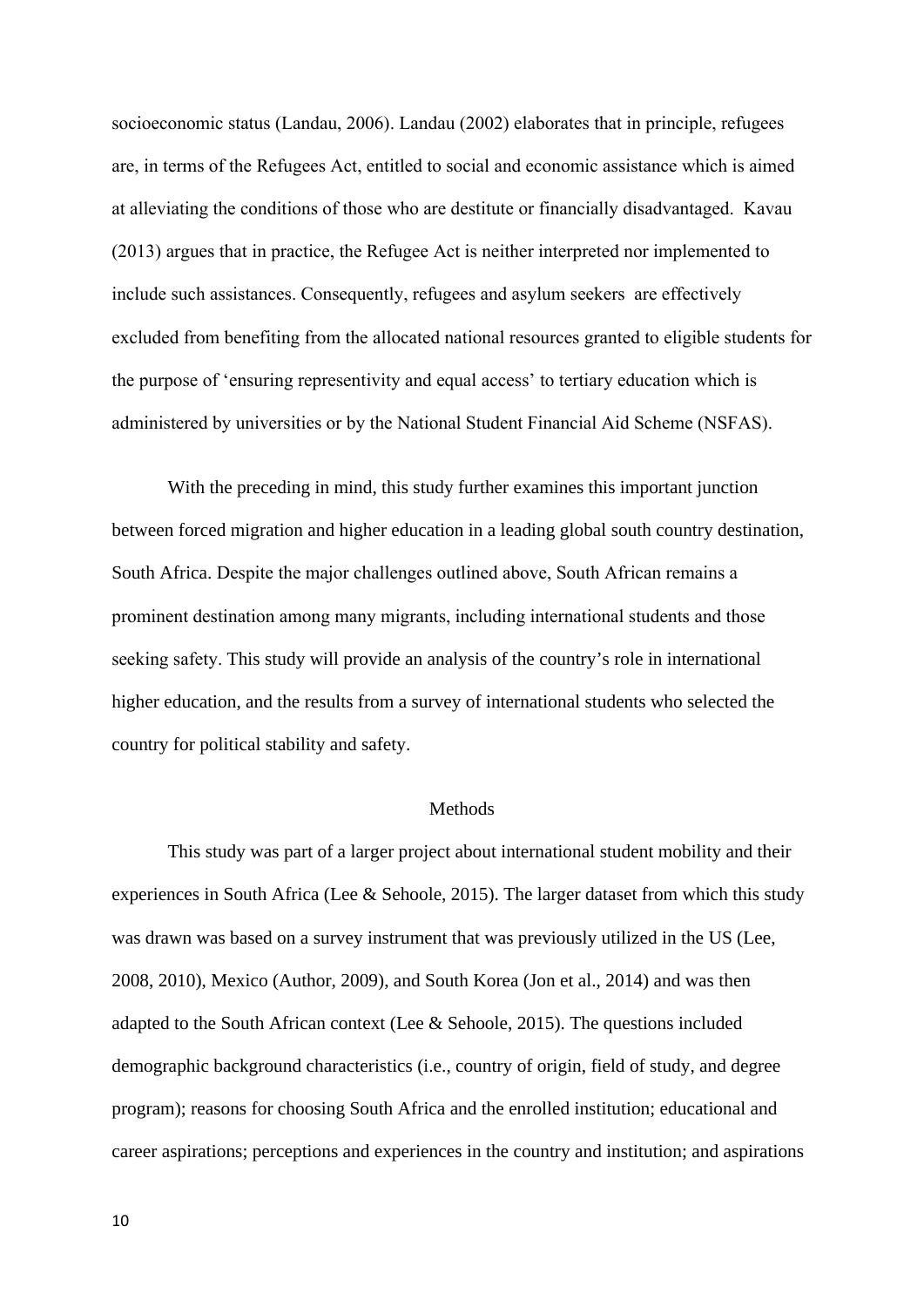to stay in the country, return home, or work elsewhere following graduation. The larger dataset consisted of 1,682 international students in seven South African universities, ranging in type (traditional research, comprehensive, and technology universities), situated in urban and rural settings, and located in the Eastern Cape, Gauteng, Northwest, and Western Cape provinces. This sample reflected the diversity of the country's international students (Lee & Sehoole, 2015).

This study views international student mobility as a subset of migration and further makes a distinction between voluntary student mobility in search of a better study destination as well as involuntary mobility as a result of persecution and unideal study conditions at home which forces students to flee. The focus on this involuntary mobility emanates out of a larger study that focused on inward-bound international students in South Africa which has been widely reported (Lee & Sehoole, 2015). The study also found that there were students who came to South Africa as a result of fleeing from persecution and unideal conditions back home. These students did not receive sufficient coverage in the analysis of this study, hence the in-depth focus on this subset of international students in South Africa.

Our research questions were as follows: What drew international safety-seeking students to South Africa? How do their levels of satisfaction and experiences compare to other international students? This study focused on a survey question asking about students' motivations for choosing South Africa based on stability and safety. While the survey did not specifically inquire about their refugee or asylum-seeking status, the importance of stability and safety served as the common underlying rationale for almost all refugee and asylumseeking students. The primary survey question for this study was as follows, "When choosing to study in South Africa, how important was each of the reasons about South Africa listed below?" 1,671 survey respondents indicated the importance of choosing to study in South Africa for "political stability and safety compared to my home country," based on a Likert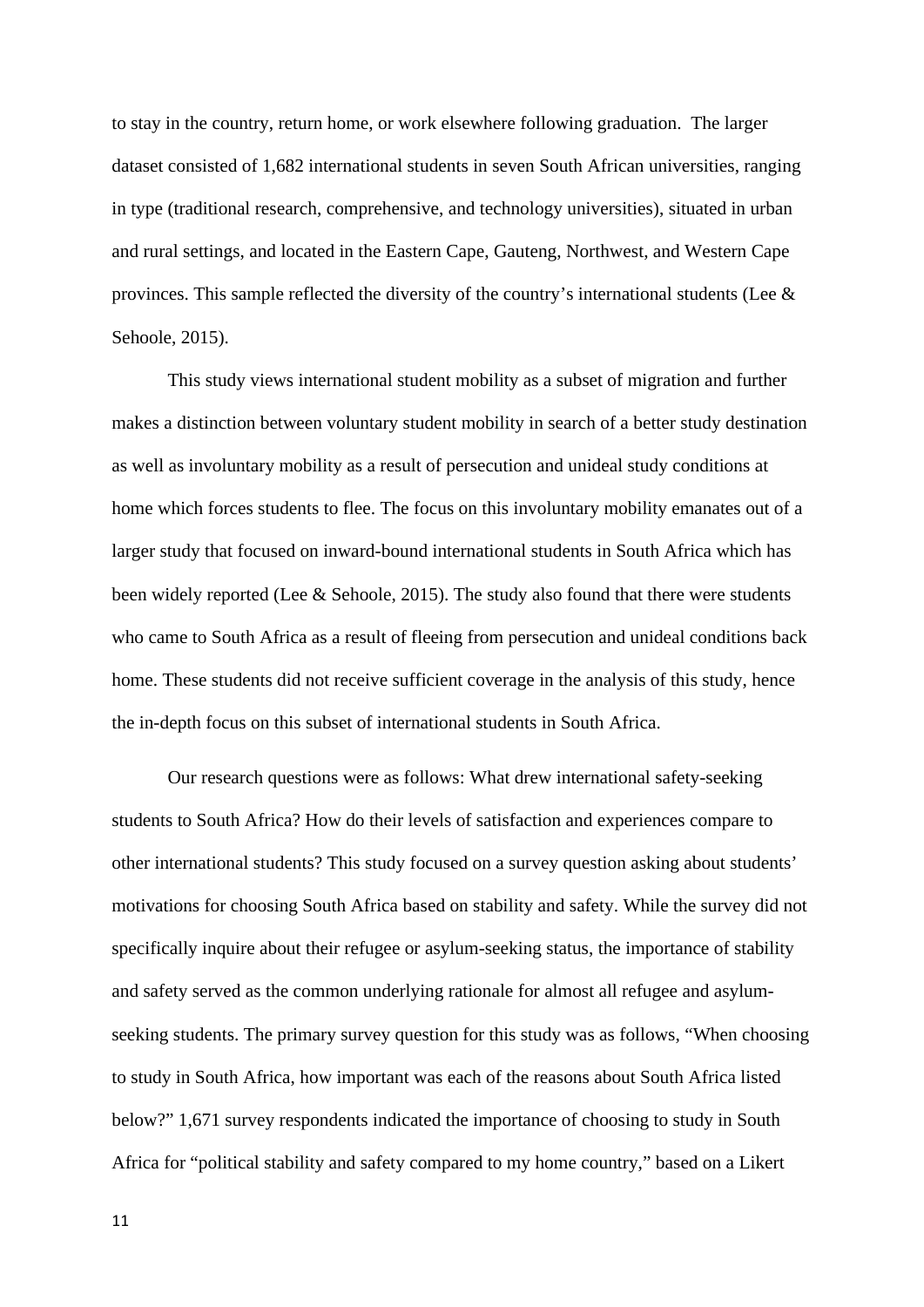scale. 1062 (62.4%) indicated "not important or not true," 286 (16.8%) as "somewhat important," 180 (10.6%) as "very important," and 143 (8.3%) "most important." The study specifically focused on the 323 (18.9%) of the sample who reported choosing the country for political stability and safety as "very important" or "most important," henceforth referred to as safety-seeking students (SSS). Those who indicated "somewhat important" or "important or not true" were grouped as less safety-seeking students (LSSS).

Almost all (93%) SSS, originated from the African continent. Among this group, the top five largest populations were from African countries and included Zimbabwe (49%), Democratic Republic of Congo (DRC) (9.4%), Nigeria (9%), Republic of the Congo, (4%), and Rwanda (3%). The largest group in this sample, Zimbabweans, also constitute the largest group of refugee and asylum seekers in South Africa (UNHCR, 2017) as well as the largest group of international students in South Africa (Lee & Sehoole, 2015). The next largest group of refugee and asylum seekers to South Africa, Cote D'Ivorie, is not reflected in this study sample as the country is not a major sender of international college students (Lee & Sehoole, 2015).

The data analyses were both quantitative and qualitative. T-tests were conducted to compare SSS ("most important" and "very important") to LSSS, students who were less motivated by political stability and safety ("somewhat important" and "not important or not true") based on the major areas covered in the survey: satisfaction, finances and living, academic experiences and social experiences. To better understand the experiences of SSS, open-ended comments for this group were coded for common themes in order to provide further explanation for the quantitative findings.

## Findings

The findings revealed many unique characteristics of international students seeking to study in South Africa for political stability and safety, or safety-seeking students (SSS). SSS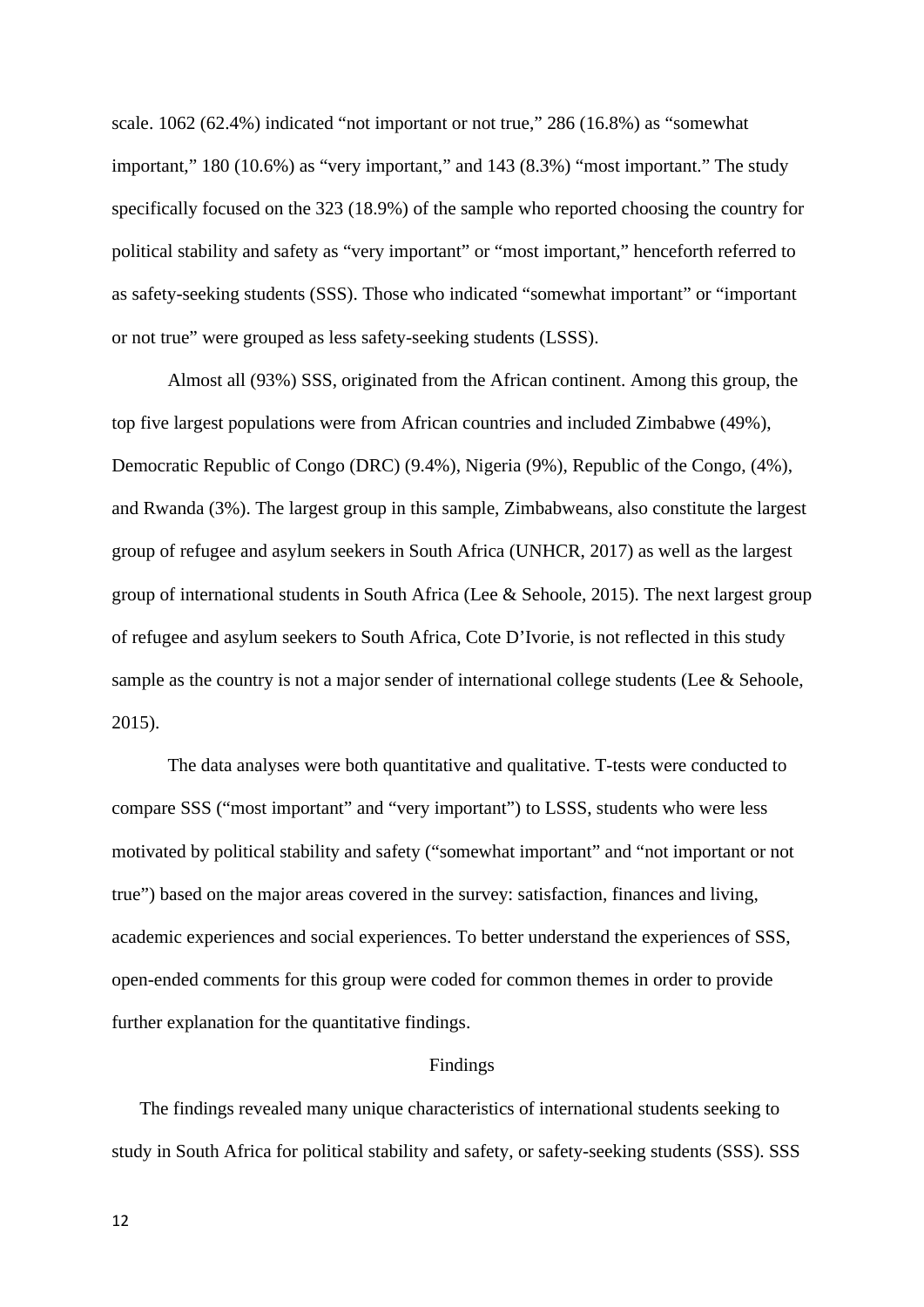commonly expressed their rationales as being forced to leave their home country. The following student from the DRC, for example, emphasized the political challenges: "Because I have no choice as my life as well as for my children was in danger for political reasons." For Zimbabweans, the largest international student and asylum-seeking/refugee population in South Africa, the political and economic drivers were often interlinked. One student stated,

"I chose to come to South Africa primarily to look for better living conditions. Zimbabwe was having galloping inflation which was out of this world. As a result, my earnings were eroded. Zimbabweans who had come to South Africa were leading better lives and driving nice cars and looking after their families well. The company I worked for was also operating under troubled economic and political environment. Any sensible person then had to leave."

Another Zimbabwean explained, "We migrated as a family because of economic and political reasons way back before I started studying here. Because the universities in my home country had lost their international acclaim and recognition and South African universities still held that respect and produced well-rounded graduates."

There are many other countries within and outside of Africa where international students can study. In choosing South Africa in particular, the additional reasons were quite similar to those who were less motivated by safety. The top five leading reasons for both groups included expecting better jobs in South Africa, opportunity for academic research, having family and friends in South Africa, South Africa being close to the home country, and to experience the South African culture. Among SSS, the additional appeal of future opportunities compared to their former countries was an important draw. As expressed by a Zimbabwean student, "I needed to change environment and there are better chances of getting better jobs with [a] South African education than my country." According to this student, "safety" included financial security. Additionally, South Africa is highly regarded for its top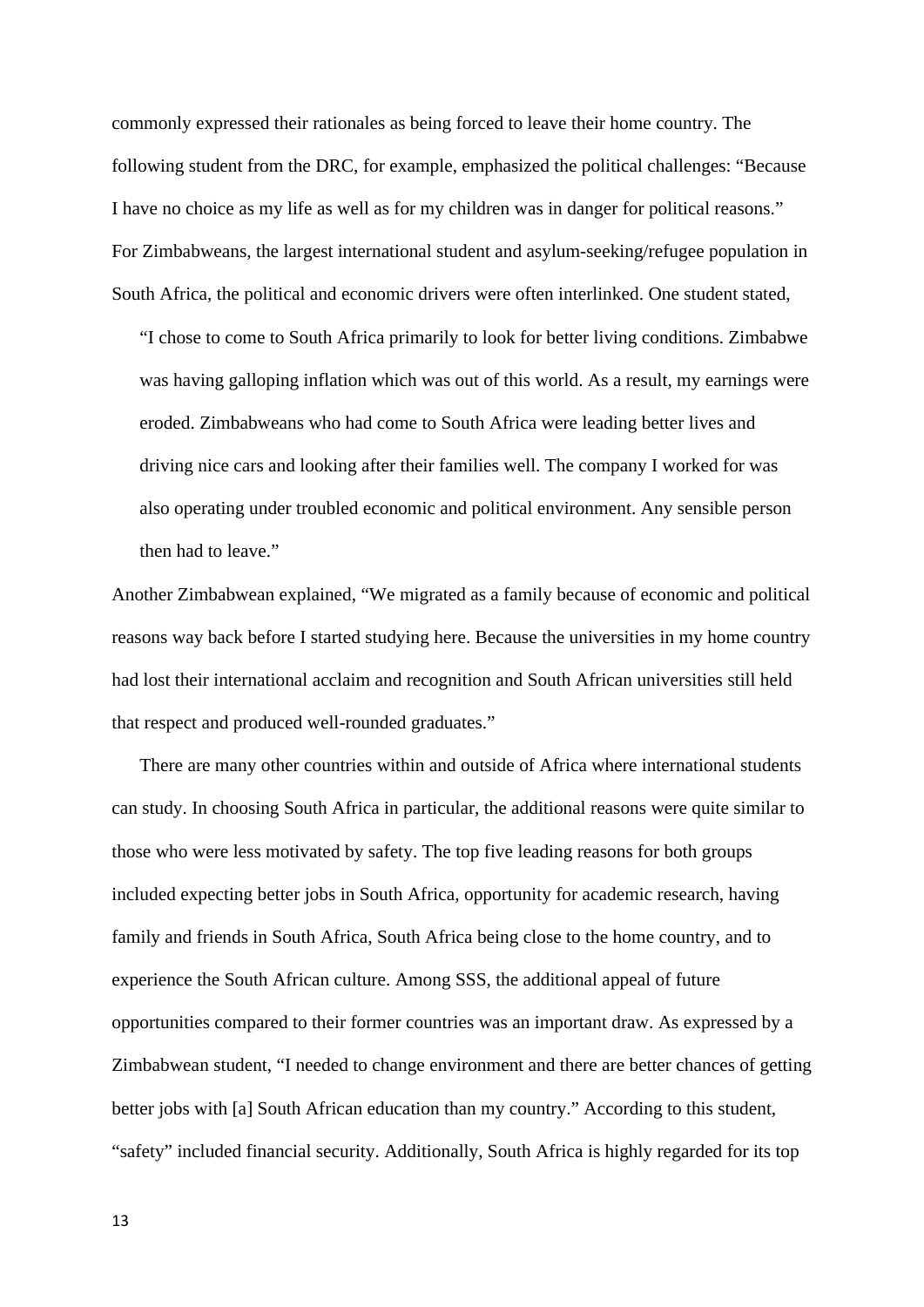global universities and advanced higher education system. As expressed by a Malawian student, "I chose to study in South Africa and at [University] in particular because it is one of the world's renowned universities and it is a premier university in the world." A Nigerian student also commented, "Improvements in education and research, and in addition, the government is concerned with the education in South Africa, as compared to negligence of some countries in Africa." As demonstrated, South Africa's universities were an important draw for both voluntary and involuntary migrants seeking higher education. **Satisfaction** 

As shown in Table 1, SSS reported statically significant higher rates of satisfaction compared to LSSS, students who were less motivated by political stability and safety in all measured areas. There were no items in which SSS reported significantly lower rates of satisfaction than LSSS.

### [Insert Table 1 here]

SSS' positive comments were related to the helpfulness of staff and the quality of instruction and facilities. A student from Mozambique wrote, "So far I can say that I have been experiencing a very good time at [University] with excellent facilities, not only library and computer facilities but educational as well such as tutors that give us support with anything we are struggling with." Another international student commented on how the environment is more favourable than Zimbabwe, "It is very good, and one gets to grow a lot while away from home and this is a healthy safe space to do that." While SSS tended to report higher satisfaction levels than LSSS, there were many areas in which SSS faced greater challenges than LSSS, as will be explained further.

Financial and Living Support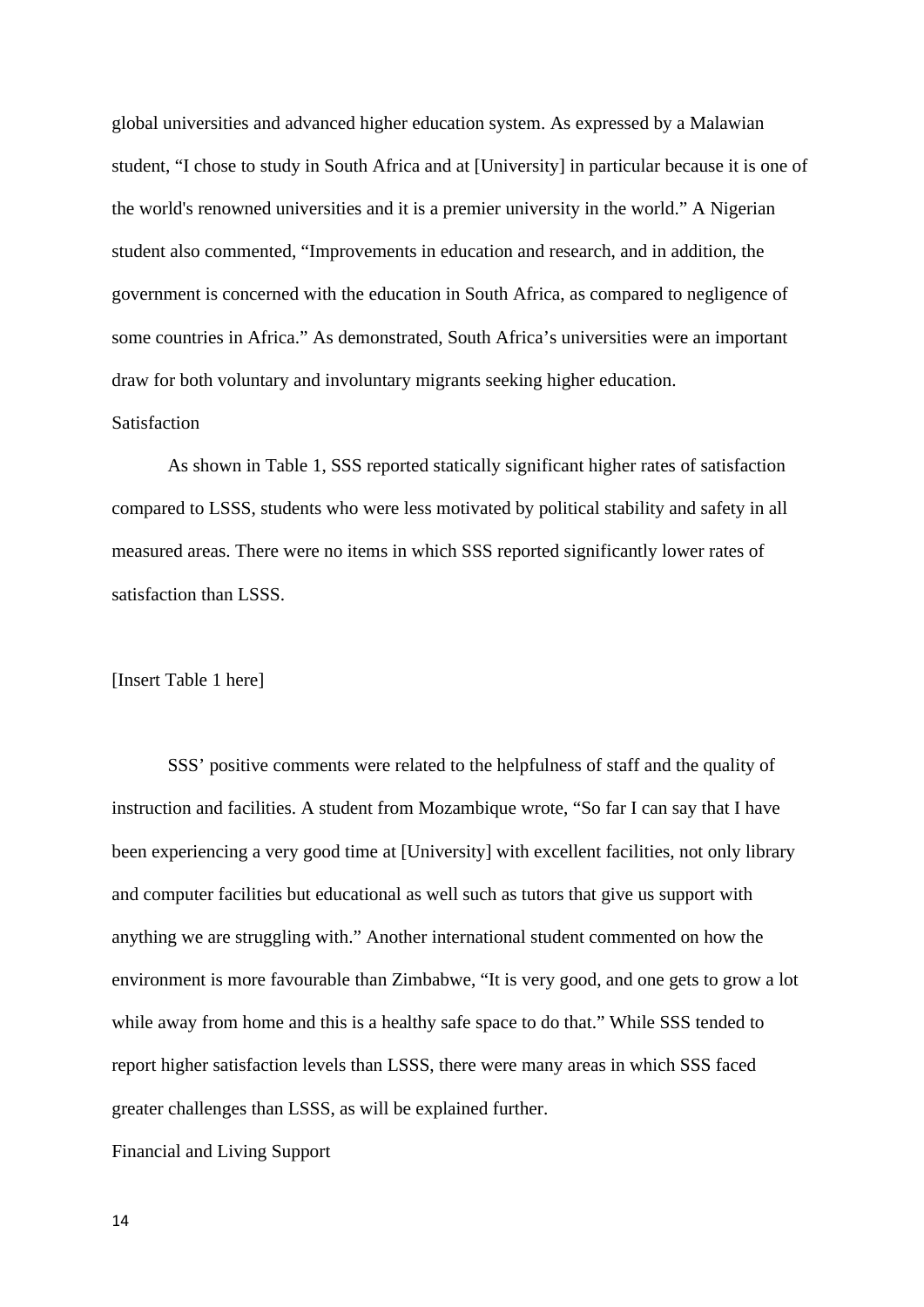The remaining sections focused on comparing themselves to local South Africans: "Please rate the following experiences at this university on a scale from 1 to 5 compared to local South African (not international) students." This section highlights areas regarding finances and living support.

Compared to locals, SSS rated themselves as having more challenges in the affordability of living, the affordability of their education, availability of financial assistance, availability of support services, and continuity of funding compared to LSSS (See Table 2). In no areas did they indicate significantly fewer challenges compared to locals and in no areas did SSS report more difficulties compared to LSSS.

[Insert Table 2 here]

Most comments pertaining to these areas were expressed wants for greater support and infrastructural improvement. The particular needs of refugees were discussed, such as "There isn't enough staff allocated and trained to deal with internal/refugee students especially during registration" (Rwanda) and "Refugee students have more difficulties affording living academic and financial support than other international students" (Democratic Republic of the Congo) and "[University] is doing little for refugee students" (DR Congo). While the open-ended survey questions did not specifically inquire about refugee status, many such students pointed out the difference.

In regard to accommodation, SSS reported greater difficulties in securing housing than LSSS, which they generally viewed as more challenging than for local students. According to one SSS:

"Life is very difficult in South Africa, good quality of education but very expensive. As refugees staying in South Africa more than 6 years, we experience challenges to

15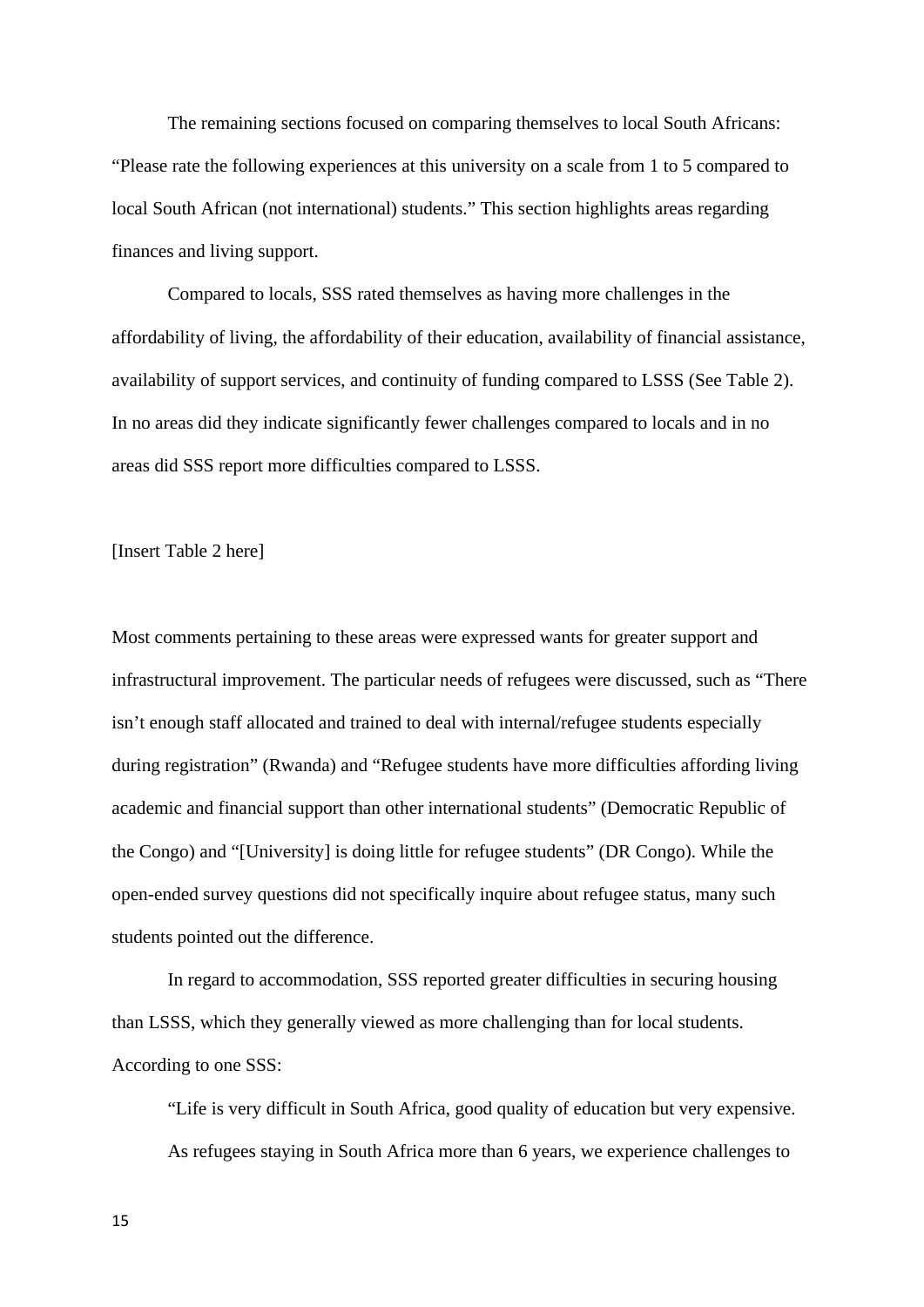study, getting a job, getting a loan even scholarship. We have to pay full amount of tuition fees before registration while in our country foreigner live in good conditions without those stresses" (DR Congo).

Accommodation challenges can spill over to other difficulties such as transportation and academics as the following student explained:

"My university experience has been satisfactory from the university's perspective. However, I have not found a place close to the campus, therefore I have to travel every day to and from the university, leaving me with less time to study and obtain good grades" (Zimbabwe).

Past research highlighted that securing accommodation was a leading problem for South African international students (Lee & Sehoole, 2015) and these findings make evident that SSS are even more challenged in this area.

Finances were especially burdensome for SSS students. One student, who did not identify the country of origin, expressed, "There is no financial support for international students whereas other world top universities do have financial support or scholarships. I am one of many international students (refugee) who does not have any financial support." The challenge is especially difficult when international students are required to pay in full upfront. Otherwise, their university registration becomes jeopardized. A student from Rwanda explained:

"Refugee students in particular are expected to pay all fees upfront even though they technically aren't international students. I overheard a conversation once during which a South African student hadn't contributed once to their fees for 4 years whereas if a refugee student doesn't pay before the second semester, there is a high chance they won't be allowed back the following year" (Rwanda).

16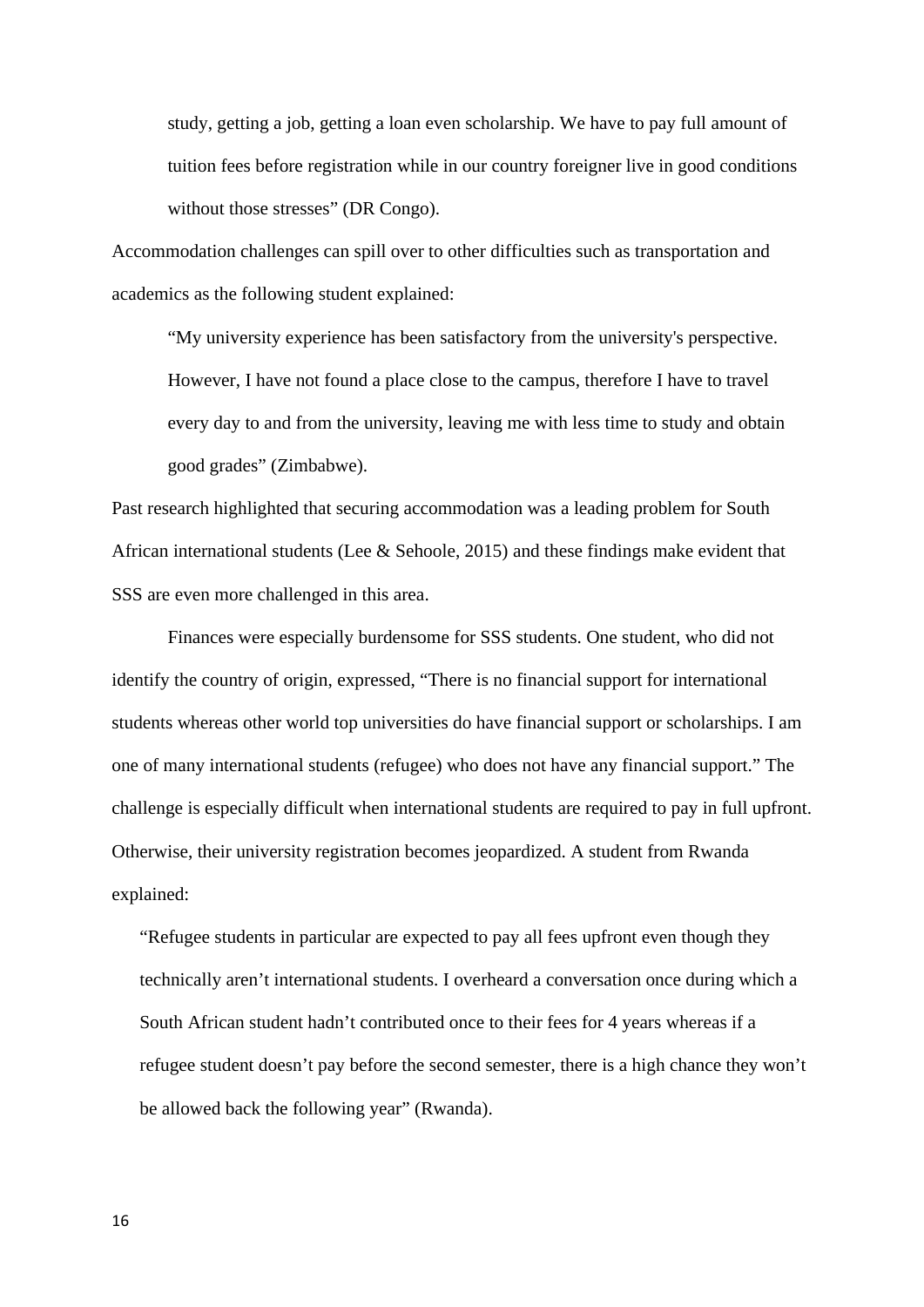While payment schedules vary by university, this student felt they were particular disadvantaged by being grouped as an international student. Another student elaborated on the hardships for refugee students compared to international students:

"Additionally, limited opportunities for funding international students have less or no opportunities for scholarships and bursaries at [University]. They all require to have a South African ID or a permanence residence. For refugees it is even worse. Why do refugees have to pay the international registration fees? They have no support from their countries of origin and no support from the South African government" (Rwanda)

Given the fact that these students fled from their countries with little chance of moving with their assets, they are likely to be in a less favourable financial position which can serve as a barrier of access to higher education. The following student elaborates:

"Yes, I think that foreigners should not be considered at the same level. Refugees should have another status of life than other foreigners. Why? Refugees have no money, no jobs, no medical aid, no loan, we struggle to survive in South Africa than the other category of foreigners who have ministers, managers as parents. More attention and compassion should be given to refugees" (DR Congo)

# Academic and Social Experiences

Conversely, SSS reported higher academic preparedness and participation than LSSS when comparing themselves with locals; they rated themselves significantly higher in class participation, communicating in English, understanding expectations and policies, and adjusting to academic life.

[Insert Table 3 here]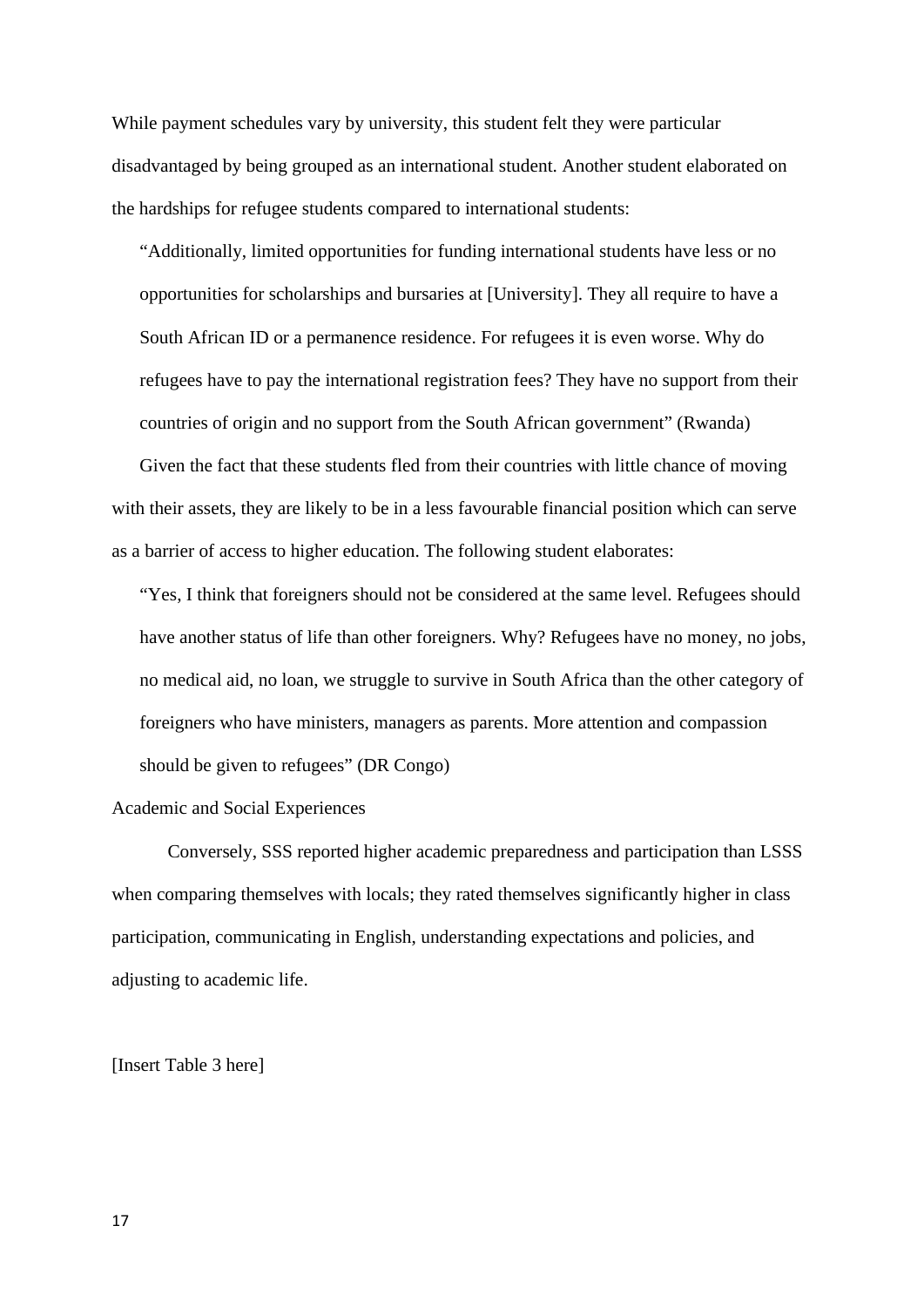For example, a Zimbabwean student expressed, "The experience at the university is rather tough in terms of academics but mostly important, very challenging, and the challenge rather thrills me a lot." In other cases, SSS students were critical about the standards employed, such as, "The orientation was time wasting and never spoke about important things like modules, regulations, emails, technological issues such as share point, rule of assignments and etc" (Iran).

In contrast to the previous set of findings, when asked directly whether international students are treated better, the same, or worse than locals, SSS students reported generally lower ratings. The significant differences were in two areas: treatment by administrative staff on campus and outside the university. Differences in other areas (i.e., by classmates, by professors, and inside the university) were not statistically significant.

[Insert Table 4 here]

Students' commented on some ways they felt discriminated based on negative stereotypes. For example, "Some people ignore us, or some people cheat on us about their products and price because they assume, we don't know anything otherwise they are friendly" (DRC). Another student shared, "…as a Nigerian, there is that initial distrust and suspicion that I am regarded with when I make known the country of my birth." These findings demonstrate ways that SSS might experience relatively fewer academic hurdles compared to LSSS, they also encountered possibly more discrimination compared to LSSS.

## Discussion

South Africa is a key host for Africa's refugees, asylum seekers, and international students. In bringing together these populations, this study observed the overlap between groups as well as the distinctiveness of international students who were driven to study in the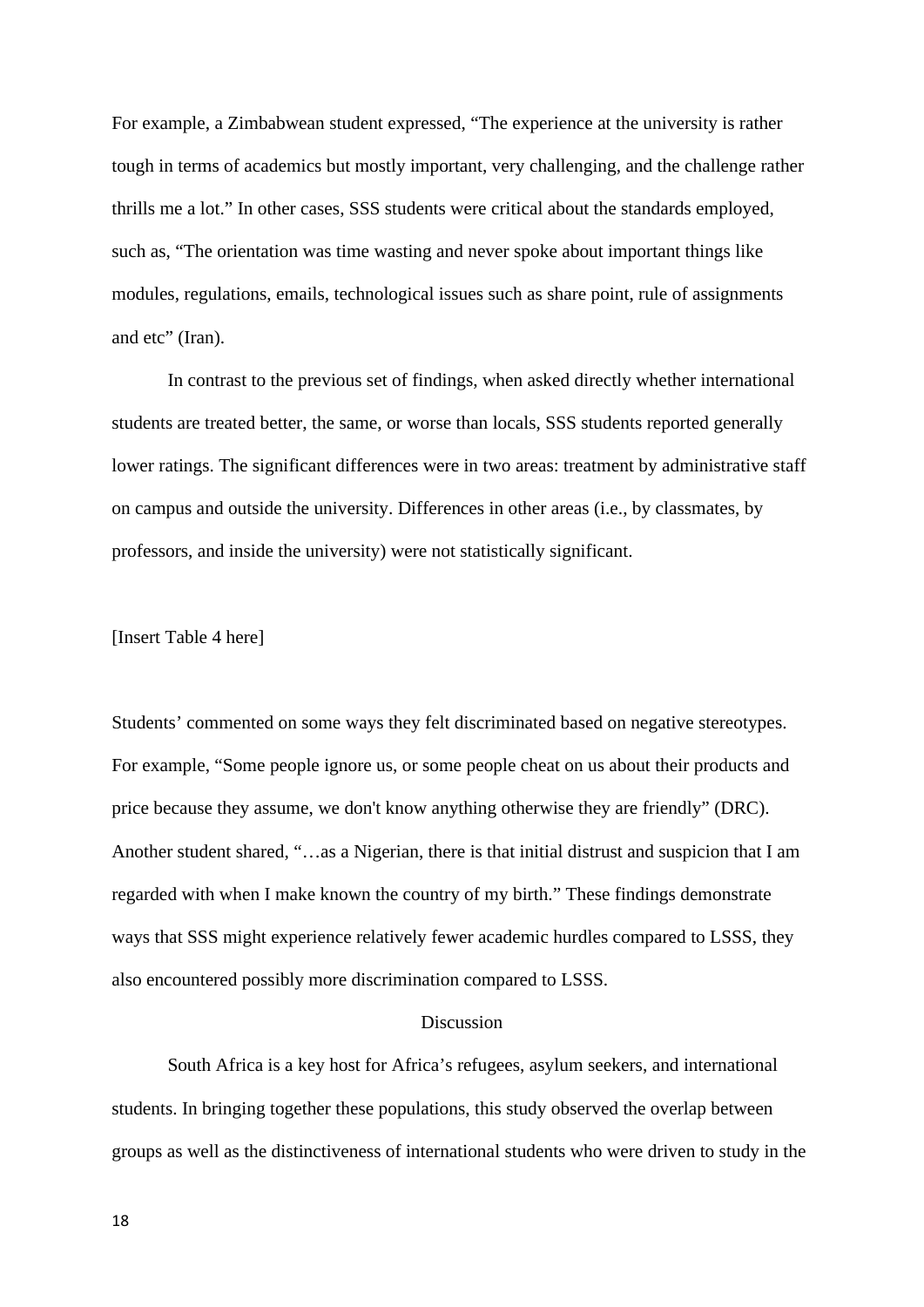country for reasons having to do with political stability and safety. Contrary to what might be expected, the findings demonstrate that safety-seeking students are generally more highly satisfied than their counterparts and fare well academically. Their higher rates of satisfaction likely have to do with their comparing their conditions to those back in their home countries. Given their more dominant reasons to seek study in South Africa for reasons of safety, and presumably less having to do with better schooling, safety-seeking students felt better prepared than other internationals in regard to their academics. This finding resembles previous research in other countries that identified relatively high aspirations among refugee students, such as in the UK (Stevenson and Willott, 2007) and Canada (Stermac et al, 2006). Nevertheless, similar to past studies (Stevenson and Willott, 2007; Stermac et al, 2006) the same population reported infrastructural needs, as in housing and support services, than most other international students. The need for more resources, particularly financially, is a key policy and practical implication of this study given such concerns are absent. The study findings also suggest considerable challenges related to fair treatment. Future research should consider delving more deeply into their experiences, particularly in ways they may feel targeted or discriminated against.

Ultimately, this study points to a disconnect between policies and actual support for refugees and asylum seekers in higher education. While the South African Policy Framework for Internationalization is a welcome step that provides guidelines for institutions in dealing with internationalization matters, the policy was a missed opportunity to address the matter of support and financing of refugees and asylum seekers who want to pursue their studies, the same way it paid attention to students from SADC and the rest of the continent. The lack of acknowledgement in the South African DHET framework on internationalization regarding the plight of refugees, especially in relation to fees, was another missed opportunity by the Department to support vulnerable students in higher education. There is a need to level the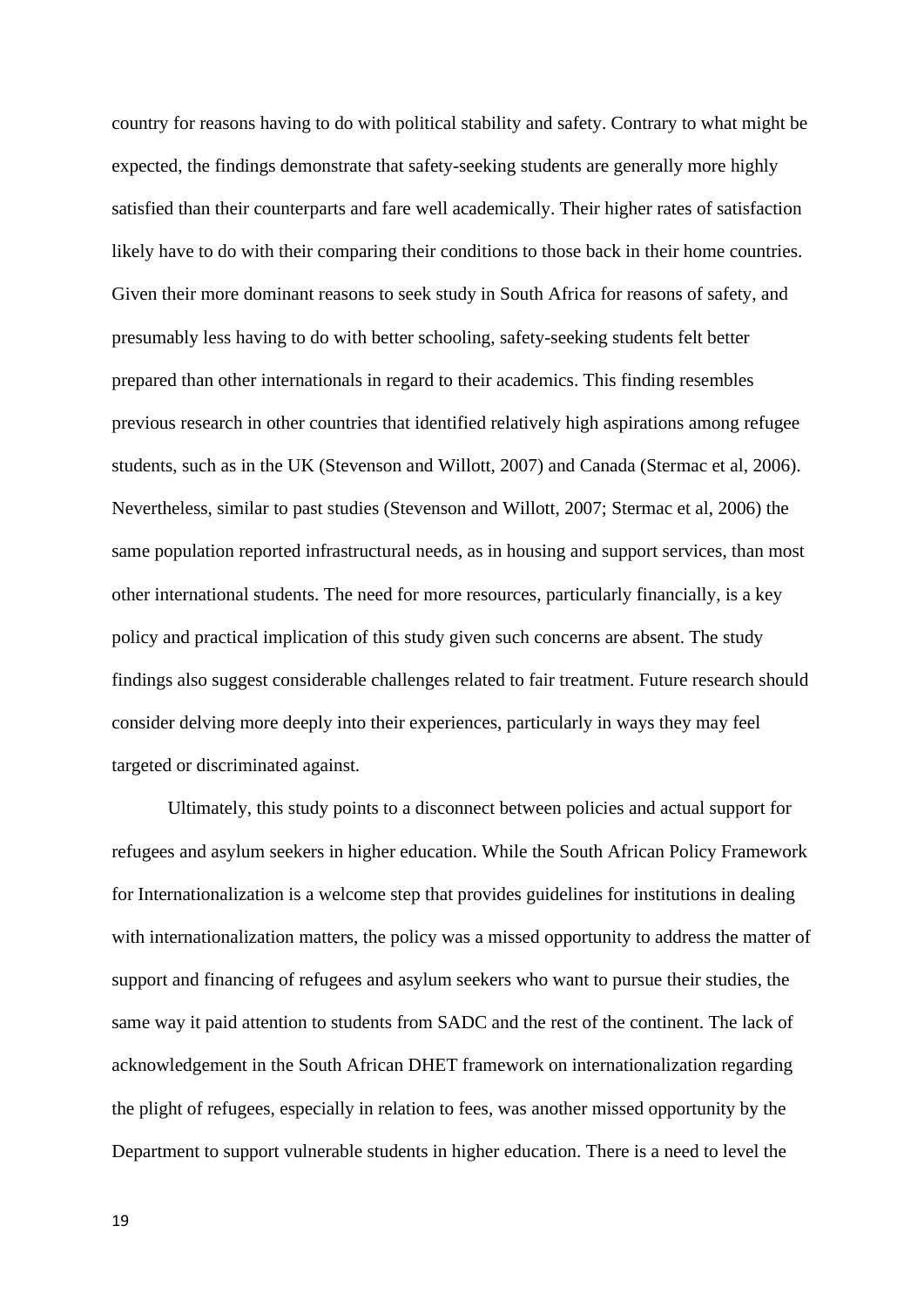playing field by making provisions for refugee students who are in more disadvantaged and in vulnerable positions than most other international students in terms of resources. While South Africa's broader infrastructural challenges (i.e., unemployment, public safety, public services, etc.) might explain why the country has been slow to address the needs of refugees and asylum seekers, such a call for change is not unique to South Africa. Lenette (2016), for example, similarly noted that universities in Australia have also not offer tailored support for their refugee students. As Morrice (2013) argued:

[T]he subjective experiences of refugees in higher education are inextricably linked to the wider political and economic framework and the objective social reality of global inequality. The political responses to migration and globalization are framed through policy and public discourses about citizenship and asylum which are driven by an imperative *to restrict the movement of certain migrants and curtail entitlement to citizenship* (p. 667) [Italics added].

As such, this study based in South Africa echoes the global call for greater refugee rights and support.

Future policy must especially incorporate the unique challenges and needs of asylum seekers and refugees that are not similarly experienced by all international students. Despite their vulnerable position as a result of the backgrounds from which they come from, asylum seekers and refugees possess skills and qualifications that can help address the skills shortage in the South African economy. Findings from this study indicated relatively less difficulties in their academics when compared with other international students. It is thus commendable that SAQA (South African Qualifications Authority) is working on a policy to recognize the qualifications of asylum seekers and refugees. This effort will enable them to be able to work at a level and sectors that is commensurate to their qualifications and skills level. Similarly,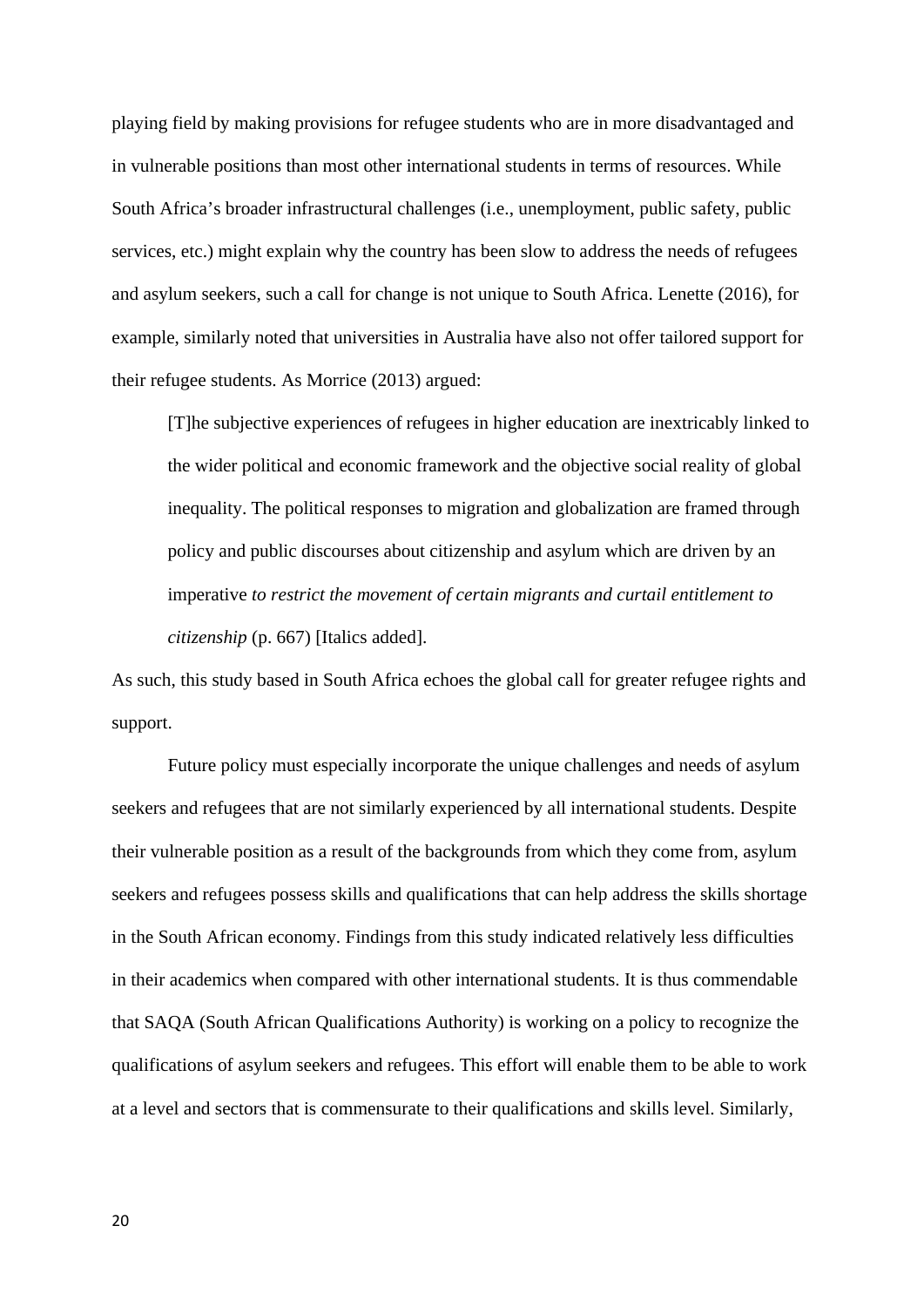the South African economy and the public sector will benefit from the expertise and skills these have to offer.

There are some limitations to this study that would be best addressed through future studies. The data from which this study was based on a broader study on the mobility and experiences of international students in South Africa. The survey did not directly inquire about students' official refugee or asylum-seeking status or how they compare themselves to those who are not in these particular categories. Thus, the generalisability of the findings is limited to those who indicated the importance of "political stability and safety." This underlying rationale served as a proxy for the intentions of refugee and asylum-seeking students as well as students who might not ever formally register under these state categories. Thus, the findings capture a broader population of students seeking safety. Former refugees who might already have permanent residency or citizenship, such as entering the country at a younger age, might not have received the survey. Thus, this study solely captured individuals who were registered as international students at the time of the study. Nevertheless, the study examines a unique subset of international students who were motivated by stability and safety as a major driver to study in South Africa. A suggestion for future research is to further differentiate the experiences of refugee versus asylum seeking students, given that those whose applications are pending would experience greater stress and lack of rights. Finally, while the limited survey captured varying levels of dissatisfaction, how these areas were enacted upon remain unknown. As Zeus (2011) argued, higher education could serve as a means of empowering rather than incapacitating these refugees. Thus, another suggestion for follow-up studies is to interview and understand more deeply refugee students' agency and institutional responses. As Morrice (2011) asserts, higher education has failed to recognize refugees' existing capital and should be better understood within contextual realities of global inequality.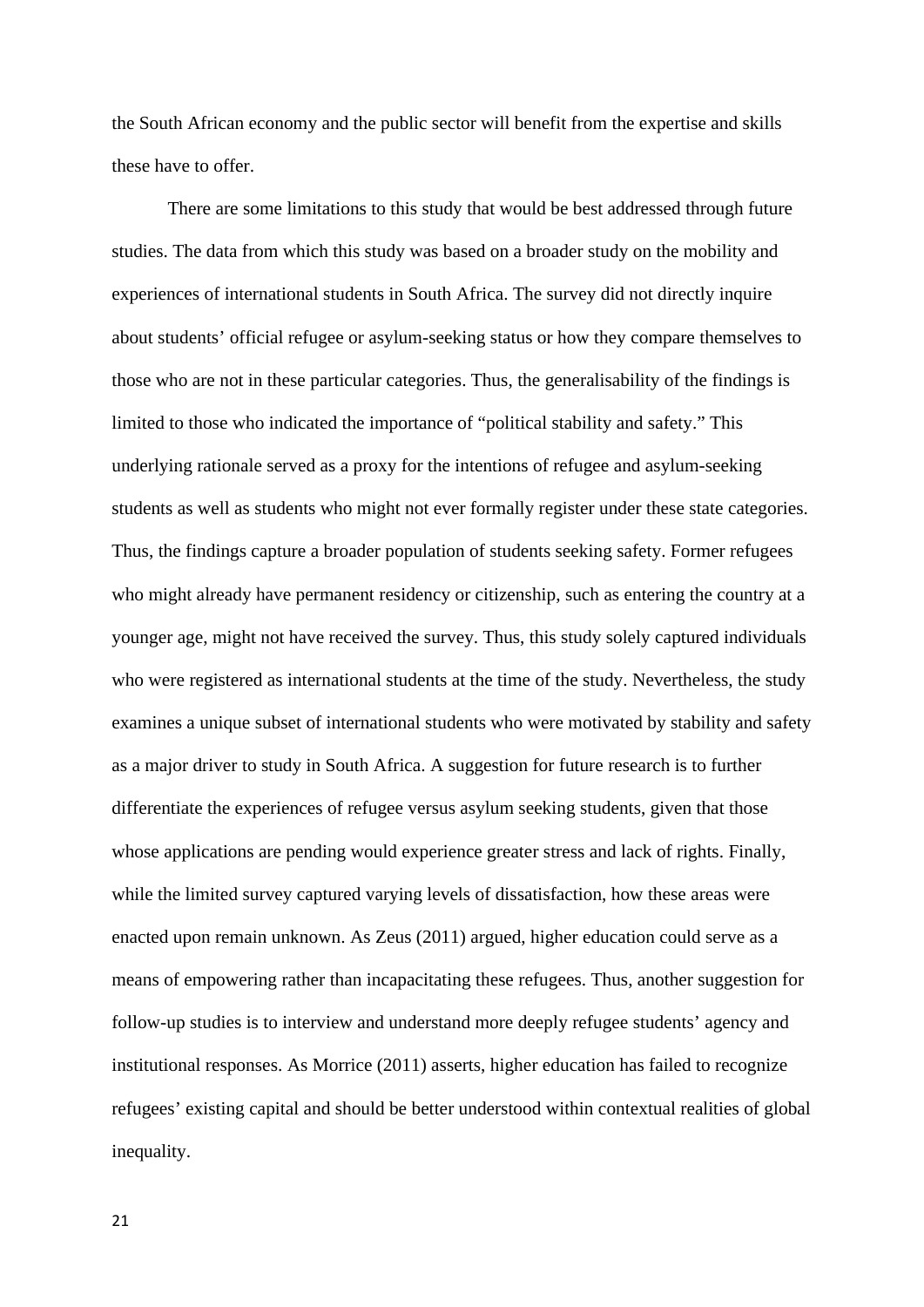Acknowledgements: The authors would like to acknowledge Lydia Ikwuemesim for her assistance in identifying some background literature for this project.

Conflict of Interest Statement: On behalf of all authors, the corresponding author states that there is no conflict of interest.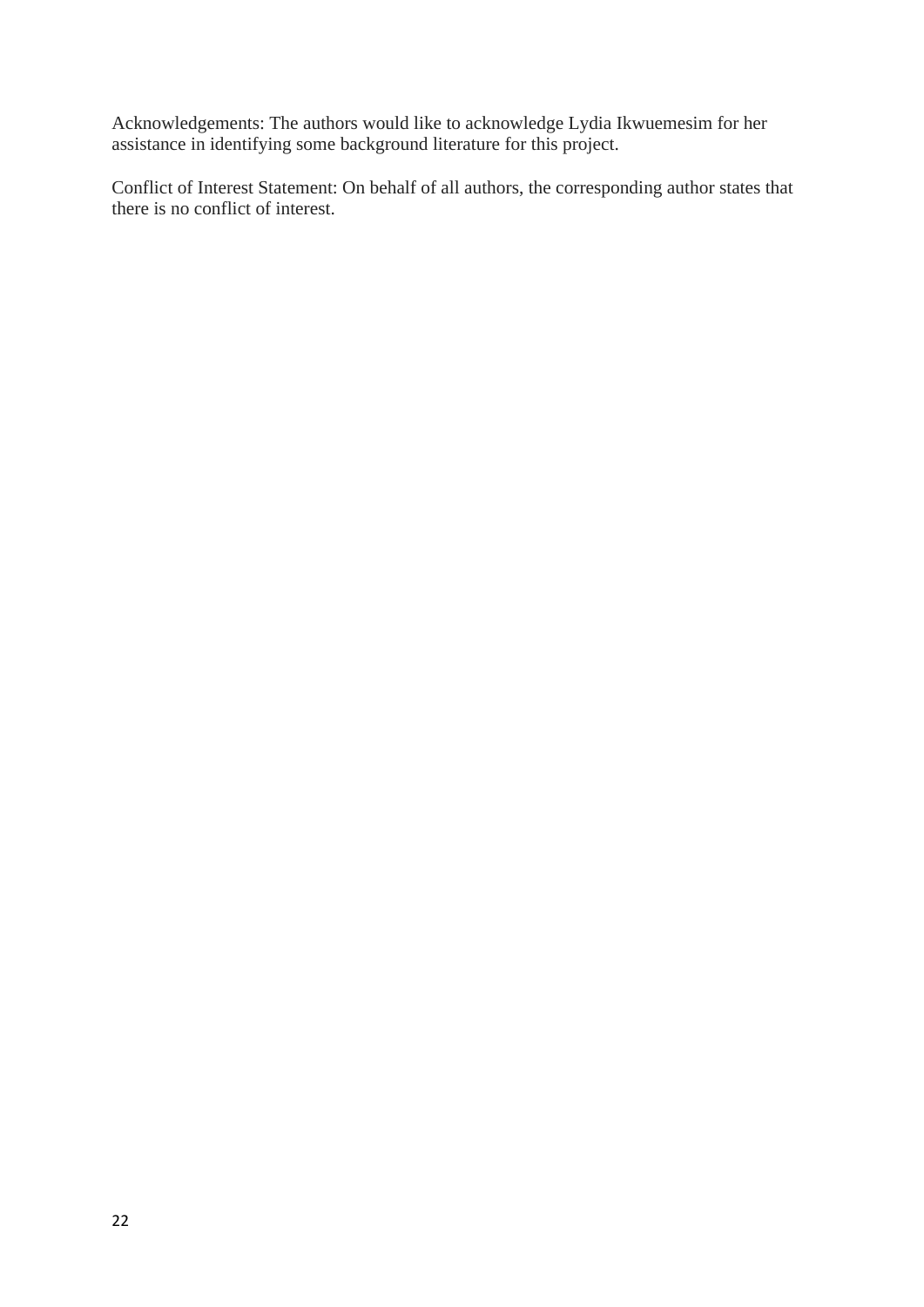# References

Ager, A., and Strang, A. (2008) 'Understanding integration: A conceptual framework', *Journal of Refugee Studies* 21(2):166-191.

Al Jazeera (2015) 'South Africa Arrests Hundreds in Xenophobic Violence', *Al Jazeera,* 19 April, http://www.aljazeera.com/news/2015/04/south-africa-arrestshundredsxenophobic-violence-150420012539405.html, accessed 14 September 2019.

Al Jazeera (2019) 'Nigeria to repatriate hundreds of citizens from South Africa', *Al Jezeera,*  19 September, https://www.aljazeera.com/news/2019/09/nigeria-repatriate-hundreds-citizenssouth-africa-190909141140990.html, accessed 14 September 2019.

Al-Hawamdeh, A. and El-Ghali, H.A. (2017) *Higher Education and Syrian Refugees Students: The Case of Jordan*. Paris: UNESCO http://www.unesco.org/fileadmin/MULTIMEDIA/FIELD/Beirut/Jordan.pdf xenophobic-violence-150420012539405.html, accessed 14 September 2019.

Andrucki, M. J. (2017) 'Wish you were here: bodies, diaspora strategy and the politics of propinquity in post-apartheid South Africa', *The Geographical Journal* 183: 47-57.

Barakat, S. and Milton, S. (2015) *Houses of Wisdom Matter: The Responsibility to Protect and Rebuild Higher Education in the Arab World*. Brookings Doha Centre. https://www.brookings.edu/wp-content/uploads/2016/06/En-Higher-Ed-Web.pdf, accessed 14 September 2019.

Crea, T. M. (2016) 'Refugee higher education: Contextual challenges and implications for program design, delivery, and accompaniment', *International Journal of Educational Development* 46: 12-22.

Crush, J. & Peberdy, S. (2018) 'Criminal tendencies: immigrants and illegality in South Africa', *South African Migration Project.* Migration Policy Brief No. 10.

Dryden-Peterson, S. (2016) 'Refugee education in countries of first asylum: Breaking open the black box of pre-resettlement experiences', *Theory and Research in Education* 14(2): 131-148.

Dryden-Peterson, S. (2017) 'Refugee education: Education for an unknowable future', *Curriculum Inquiry*, 47(1): 14-24.

Esipova, N., Ray, J., Pugliese, A., & Tsabutashvili, D. (2015) *How the World Views Migration*, Geneva, Switzerland: International Organization for Migration. https://publications.iom.int/system/files/how the world gallup.pdf, accessed 14 September 2019.

Felix, V. R. (2016) 'The Experiences of Refugee Students in United States Postsecondary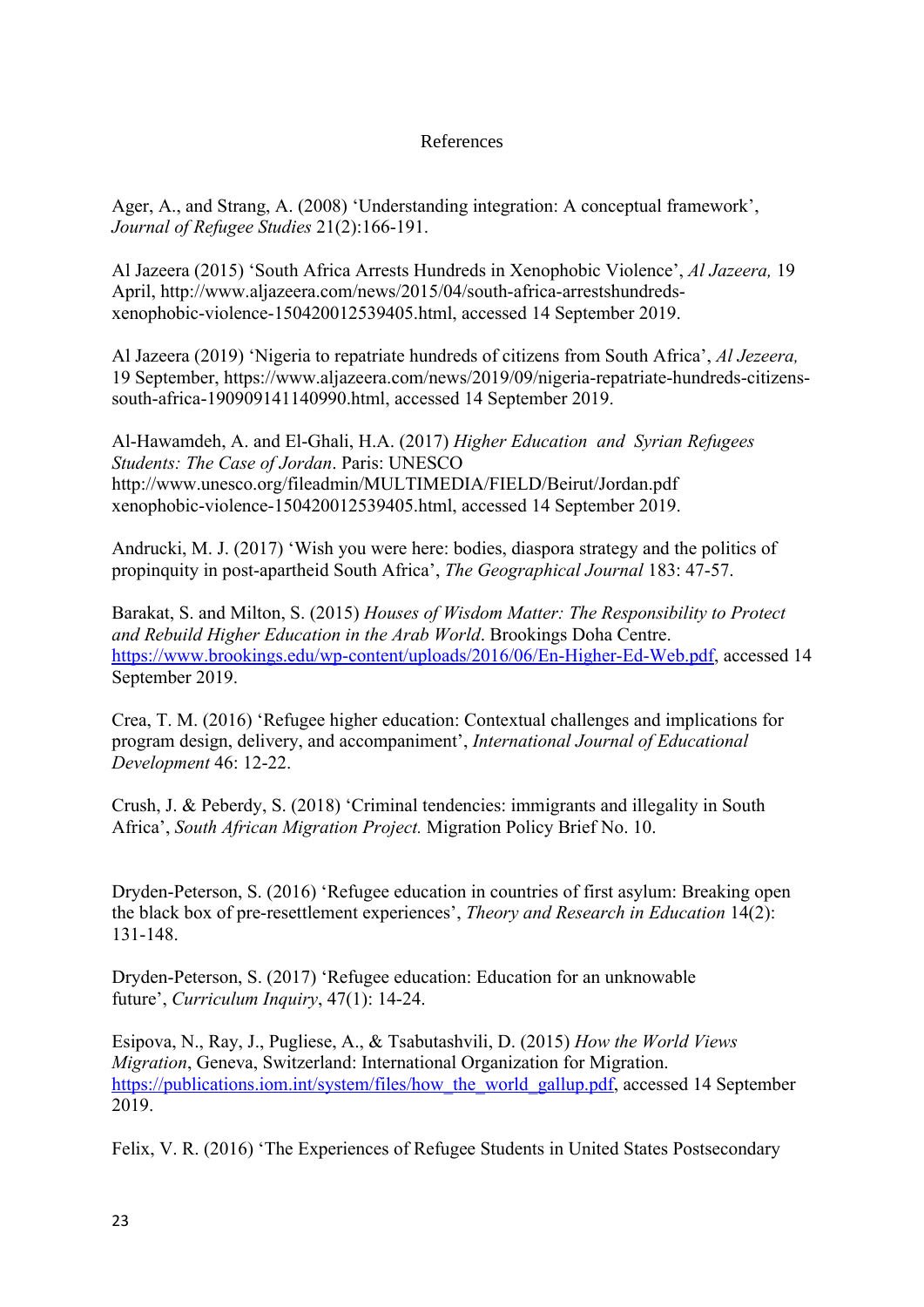Education', PhD Dissertation, Higher Education Administration, Bowling Green State University.

Harris, V., and Marlowe, J. (2011) 'Hard Yards High Hopes: The educational challenges of African refugee university students in Australia', *International Journal of Teaching and Learning in Higher Education,* 23(2): 186-196

International Organization for Migration (2015) *Global Migration Trends Factsheet*, Geneva, Switzerland: International Organization for Migration, http://gmdac.iom.int/global-migrationtrends-factsheet, accessed 14 September 2019.

Iwara, I.O., Kativhu, S., and Obadire, O.S. (2017) 'Factors hindering socio-cultural integration of international students: A case of University of Zululand and University of Venda', Gender and Behaviour, 15(4): 10628-10643.

Jon, J. E., Lee, J. J., & Byun, K. (2014). 'The emergence of a regional hub: Comparing international student choices and experiences in South Korea.' *Higher Education*, 67(5): 691–710.

Kamyab, S. (2017) 'Syrian Refugees Higher Education Crisis', *Journal of Comparative & International Higher Education,* 9:10-14.

Kavuro, C. (2013). *Refugees and Tertiary Education In South Africa: The Challenges to Equal Access to Education and Living a Dignified Life,* Masters thesis, Social Justice, University of Cape Town,

http://www.globaleducationmagazine.com/wp-content/uploads/2014/02/ LLM\_Thesis\_Kavuro\_Final\_Draft\_2013.pdf, accessed 26 August 2019.

Landau, L.B. (2002) 'The humanitarian hangover: transnationalization of governmental practice in Tanzania's refugee-populated areas', *Refugee Survey Quarterly*, 2: 260-299.

Landau, L.B. (2006) 'Protection and dignity in Johannesburg: Shortcomings of South Africa's urban refugee policy', *Journal of Refugee Studies*, 19(3): 308-327.

Lee, J. J. (2017). 'Neo-nationalism in higher education: Case of South Africa'. *Studies in Higher Education*, 42(5): 869-886.

Lee, J. J. (2008). 'Beyond borders: International student pathways to the U.S.' *Journal of Studies in International Education*, 12(3): 308–327.

Lee, J. J. (2010). 'International students' experiences and attitudes at a US host institution: Self-reports and future recommendations.' *Journal of Research in International Education*, 9(1): 66–84.

Lee, J. J. & Sehoole, C. (2015). 'Regional, continental, and global mobility to an emerging economy: The case of South Africa'. *Higher Education*, 70(5): 827-843.

Lenette, C. (2016). 'University students from refugee backgrounds: Why should we care?' *Higher Education Research and Development,* 35(6): 1311-1315.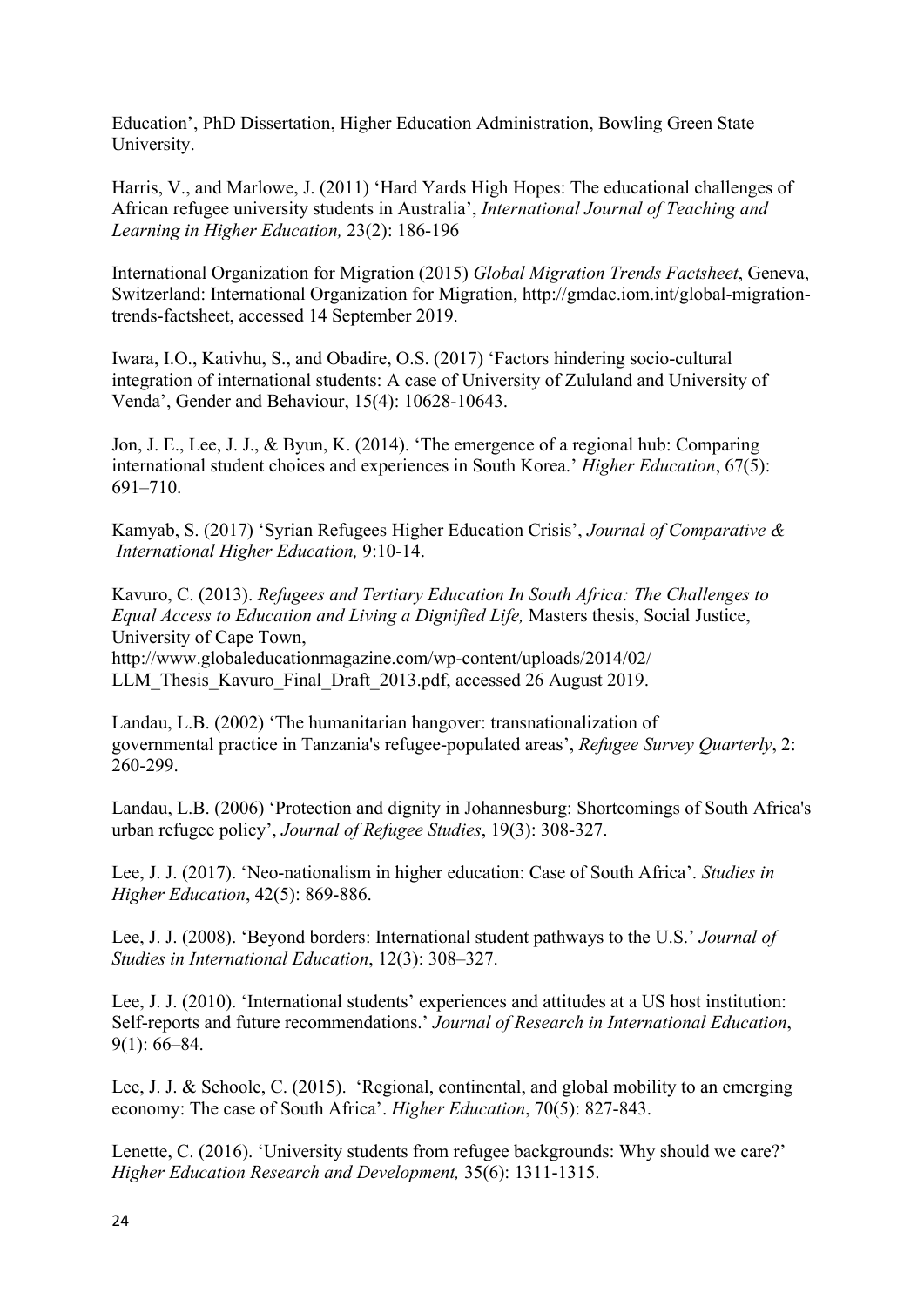Luo, N., and Craddock, A. (2016) 'The Refugee Crisis and Higher Education: Access is One Issue. Credentials are Another', *World Education News and Reviews*, December 6.

Madue, M. (2015). 'South Africa's foreign and migration policies missteps: Fuels of xenophobic eruptions?' *The Journal for Transdisciplinary Research in Southern Africa,* 11(4): a42.

Maringe, F., and de Wit, H. (2016) 'Global Higher Education Partnerships: Equity and Epistemic Concerns with Distribution and Flows of Intellectual Capital', in J. E. Côté and A. Furlong (eds). *Routledge Handbook of the Sociology of Higher Education,* New York: Routledge, pp. 299–314.

Maringe, F., Ojo, E., and Chiramba, O. (2017) 'Traumatized home and away: Toward a framework for interrogating policy–practice disjunctures for refugee students in higher education', *European Education*, 49(4): 210-230.

Morrice, L. (2013) 'Refugees in higher education: Boundaries of belonging and recognition, stigma, and exclusion,' *International Journal of Lifelong Education* 32(5):652–668.

Organization of Economic Cooperation and Development (OECD) (2018) *Education at a Glance, 2018*. Paris: OECD.

Ramsay, G., and Baker, S. (2019). 'Higher education and students from refugee backgrounds: A meta-scoping study', *Refugee Survey Quarterly*, 38(1): 55–82.

Republic of South Africa (1997) *Draft Green Paper on International Migration*. Government Gazette 383 (18033). Notice 849 of 1997. Pretoria: Government Printer

Republic of South Africa (2002) *Asylum seeker and refugee permits.* Pretoria, South African Government,

https://www.gov.za/services/temporary-residence/asylum-seeker-and-refugee-permits, accessed 14 September 2019.

Stermac, L., Mojab, S. and Dunlap, H. (2006) 'Academic achievement and access to higher education among recent immigrant and refugee youth', Paper presented at the Fourth Annual CESC–SSHRC Symposium; 21–22 February 2006, Victoria, British Columbia.

Stevenson, J. and Willott, J. (2007) 'The aspiration and access to higher education of teenage refugees in the UK', *Compare*, 37: 671-687.

Streitwieser, B., Loo, B., Ohorodnik, M. Jeong, J. (2018). 'Access for refugees into higher education: A review of interventions in North America and Europe'. *Journal of Studies in International Education.* https://doi.org/10.1177/1028315318813201

United Nations High Commissioner for Refugees (UNHCR), (2017) *Figures at a glance*. Switzerland, UNHCR: The UN Refugee Agency.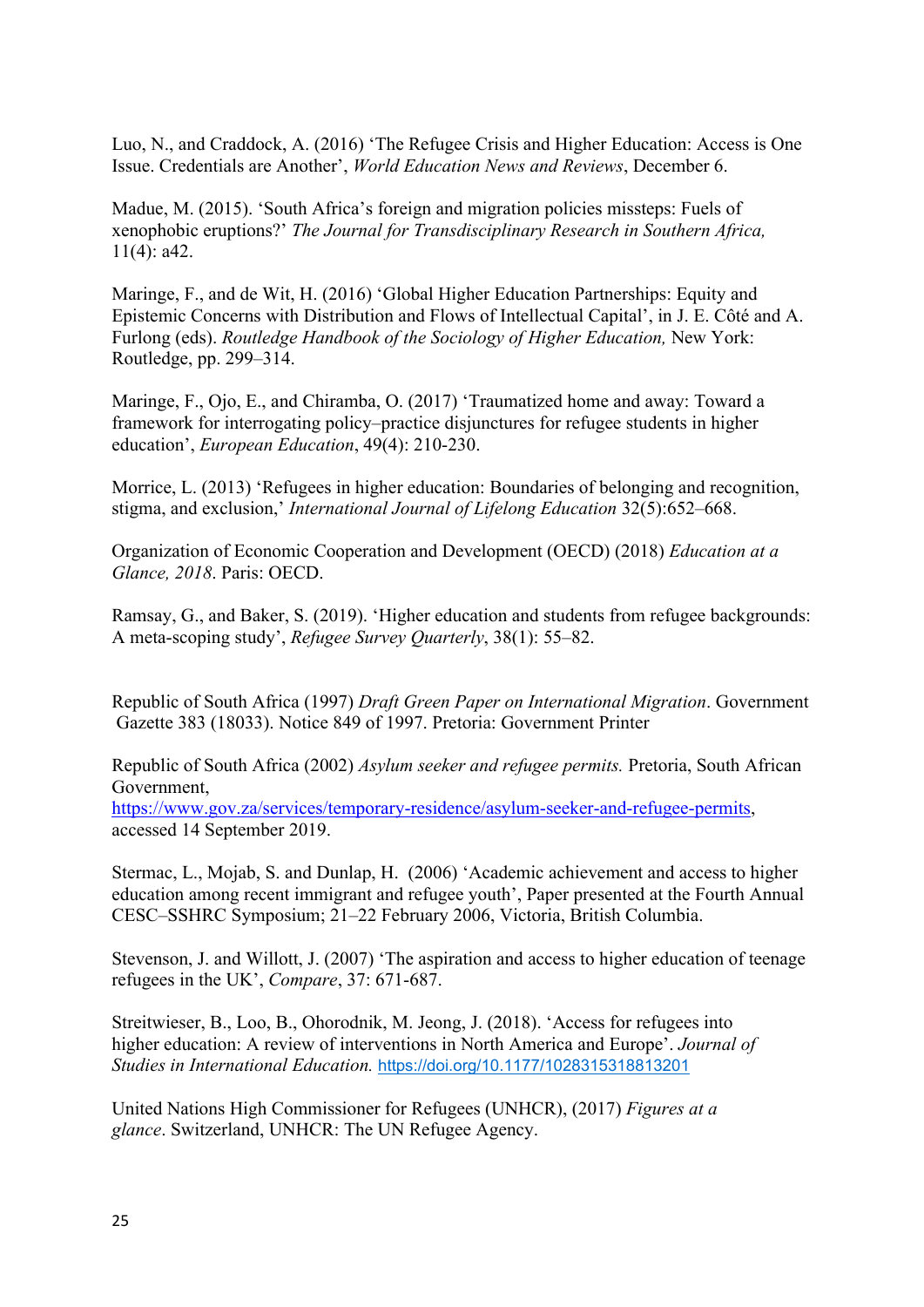United Nations High Commissioner for Refugees (1951) *The 1951 refugee convention.*  Switzerland, UNHCR: The UN Refugee Agency. https://www.unhcr.org/1951-refugee-convention.html, accessed 14 September 2019.

Watenpaugh, K. D. (2013) 'Syria's Lost Generation', *The Chronicle of Higher Education*, 3 June 3, http://www.chronicle.com/article/Syrias-LostGeneration/139517/, accessed 14 September 2019.

Zeus, B. (2011) 'Exploring Barriers to Higher education in protracted refugee situations: The case of Burmese refugees in Thailand', *Journal of Refugee Studies*, 24: 256–276.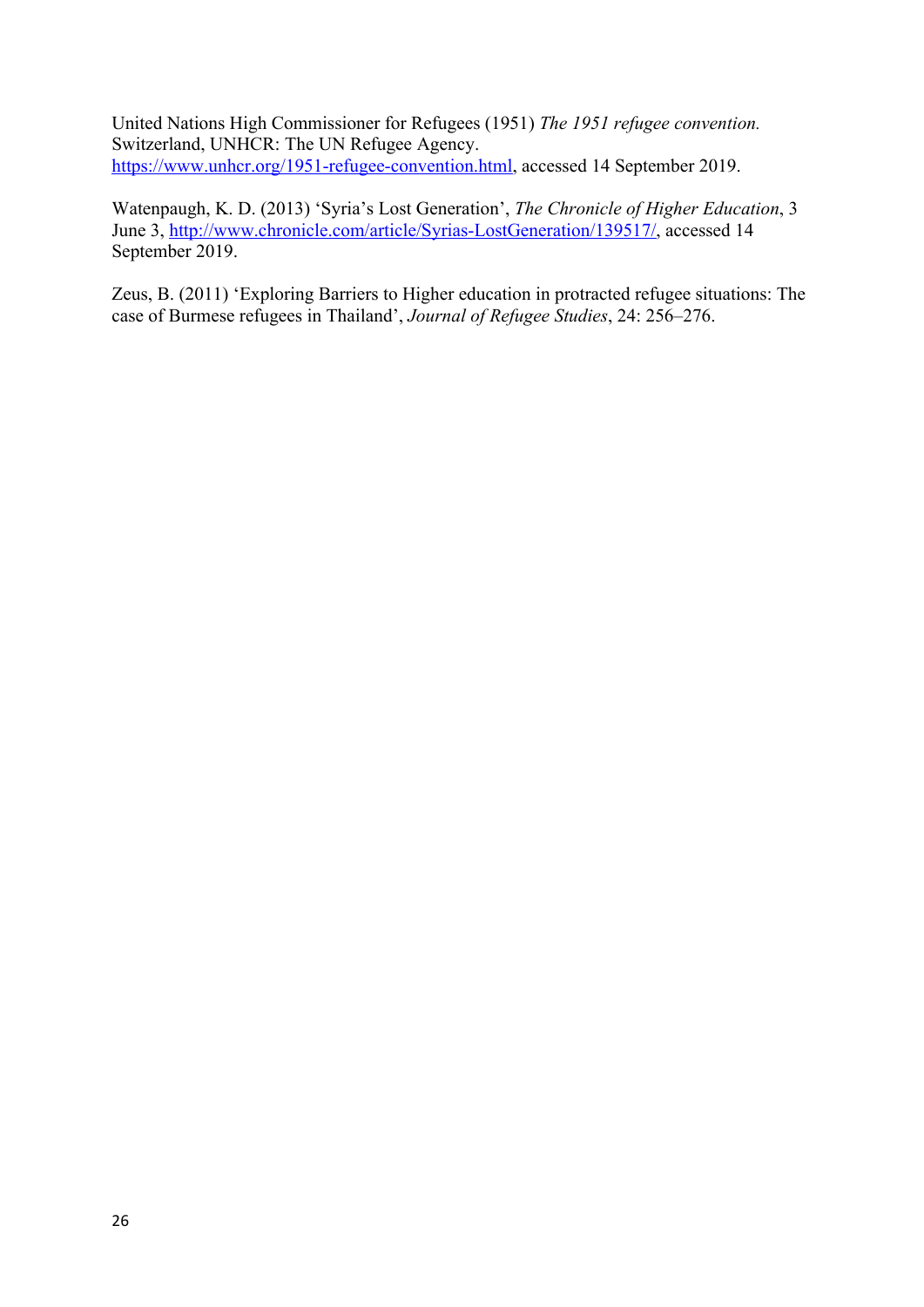Table 1. Safety Seeking Students (SSS) and Less Safety Seeking Students (LSSS) on Areas of Satisfaction

| <b>Areas of Satisfaction</b>                              |             | $\mathbf N$ | Mean | Std.<br>Deviation | Std.<br>Error<br>Mean |
|-----------------------------------------------------------|-------------|-------------|------|-------------------|-----------------------|
| Academic resources (library,<br>services, etc.)           | <b>LSSS</b> | 1333        | 3.38 | 0.684             | 0.019                 |
|                                                           | SSS         | 319         | 3.58 | 0.603             | 0.034                 |
| Helpfulness of administrators<br>and staff                | <b>LSSS</b> | 1333        | 2.90 | 0.925             | 0.025                 |
|                                                           | <b>SSS</b>  | 318         | 3.08 | 0.866             | 0.049                 |
| Job preparedness for work<br>after studying at University | <b>LSSS</b> | 1306        | 2.82 | 0.884             | 0.024                 |
|                                                           | SSS         | 319         | 2.97 | 0.877             | 0.049                 |
| Campus safety                                             | <b>LSSS</b> | 1324        | 3.15 | 0.812             | 0.022                 |
|                                                           | SSS         | 317         | 3.29 | 0.745             | 0.042                 |
| Local community safety                                    | <b>LSSS</b> | 1309        | 2.60 | 0.892             | 0.025                 |
|                                                           | SSS         | 312         | 2.81 | 0.885             | 0.050                 |
| Technology and computer<br>labs                           | <b>LSSS</b> | 1322        | 3.18 | 0.838             | 0.023                 |
|                                                           | <b>SSS</b>  | 317         | 3.38 | 0.772             | 0.043                 |
| Social atmosphere (friends,<br>activities)                | <b>LSSS</b> | 1320        | 3.12 | 0.791             | 0.022                 |
|                                                           | SSS         | 314         | 3.26 | 0.721             | 0.041                 |
| Quality of professors and<br>lecturers                    | <b>LSSS</b> | 1322        | 3.29 | 0.734             | 0.020                 |
|                                                           | SSS         | 319         | 3.41 | 0.676             | 0.038                 |
| Course availability                                       | <b>LSSS</b> | 1297        | 3.18 | 0.819             | 0.023                 |
|                                                           | SSS         | 309         | 3.31 | 0.726             | 0.041                 |
| Overall university experience                             | <b>LSSS</b> | 1323        | 3.20 | 0.676             | 0.019                 |
|                                                           | SSS         | 317         | 3.30 | 0.601             | 0.034                 |

Note: 5-point Likert scale (5 = "Extremely Satisfied to 1 = "Extremely Dissatisfied")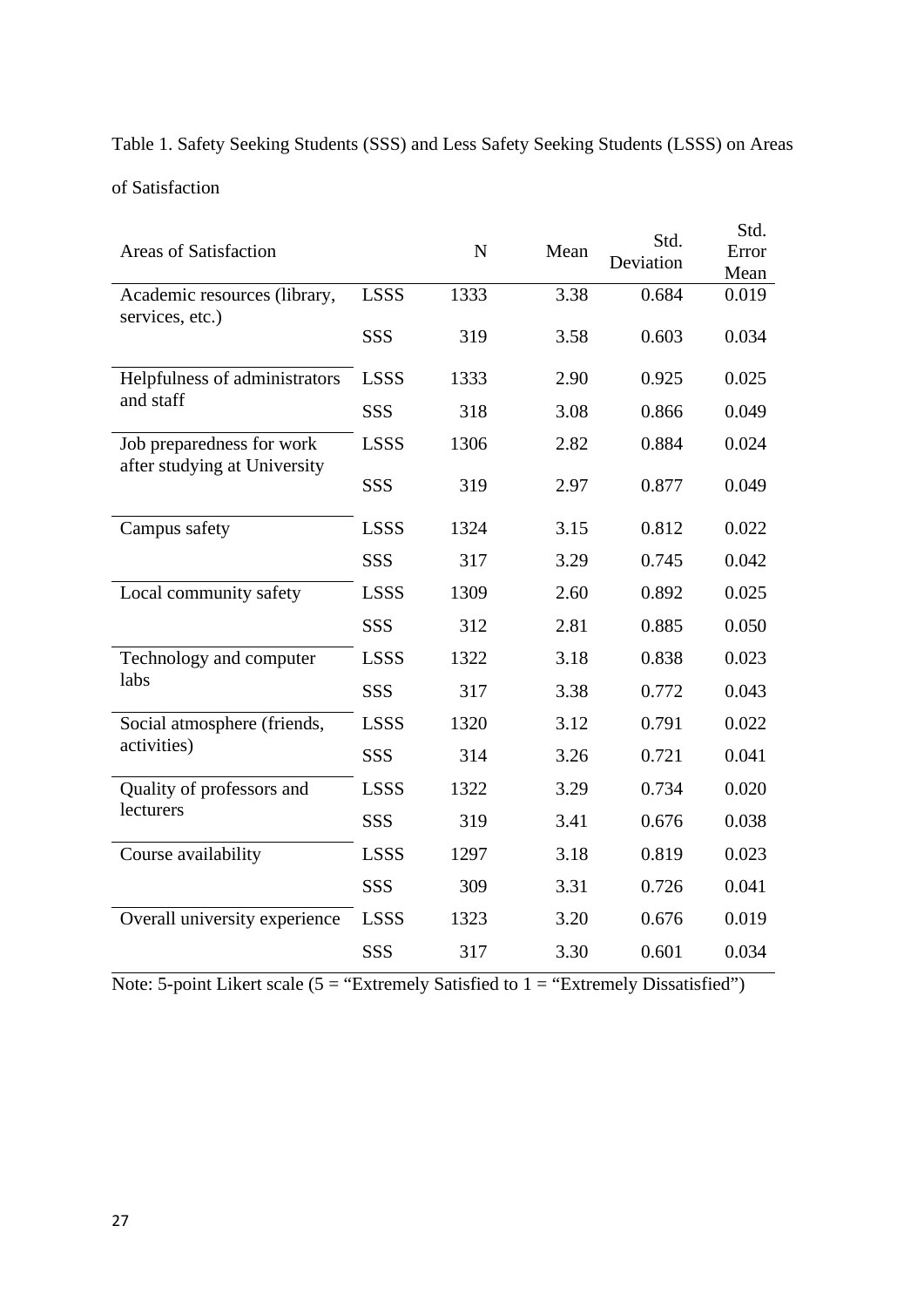| Compared to Locals                                            |             | N    | Mean | Std.      | Std. Error |
|---------------------------------------------------------------|-------------|------|------|-----------|------------|
|                                                               |             |      |      | Deviation | Mean       |
| Affordability of living (rent,<br>food, transportation, etc.) | <b>LSSS</b> | 1310 | 3.42 | 1.211     | 0.033      |
|                                                               | SSS         | 319  | 3.77 | 1.179     | 0.066      |
| Affordability of education<br>(tuition, supplies, etc.)       | <b>LSSS</b> | 1307 | 3.58 | 1.241     | 0.034      |
|                                                               | SSS         | 319  | 3.86 | 1.202     | 0.067      |
| Availability of financial<br>assistance                       | <b>LSSS</b> | 1299 | 4.17 | 1.016     | 0.028      |
|                                                               | SSS         | 318  | 4.37 | 1.021     | 0.057      |
| Availability of support<br>services                           | <b>LSSS</b> | 1301 | 3.48 | 0.929     | 0.026      |
|                                                               | SSS         | 315  | 3.67 | 1.056     | 0.059      |
| Continuity of funding                                         | <b>LSSS</b> | 1270 | 3.73 | 1.023     | 0.029      |
|                                                               | SSS         | 316  | 3.92 | 1.095     | 0.062      |
| Finding housing<br>accommodation                              | <b>LSSS</b> | 1305 | 3.87 | 1.076     | 0.030      |
|                                                               | SSS         | 317  | 4.11 | 1.074     | 0.060      |

Table 2. SSS and LSSS on Resources and Support Compared to Local South Africans

Note: 5-point Likert scale (1: Much Easier than South African Students; 3: No difference; 5: Much More Difficult than South African students)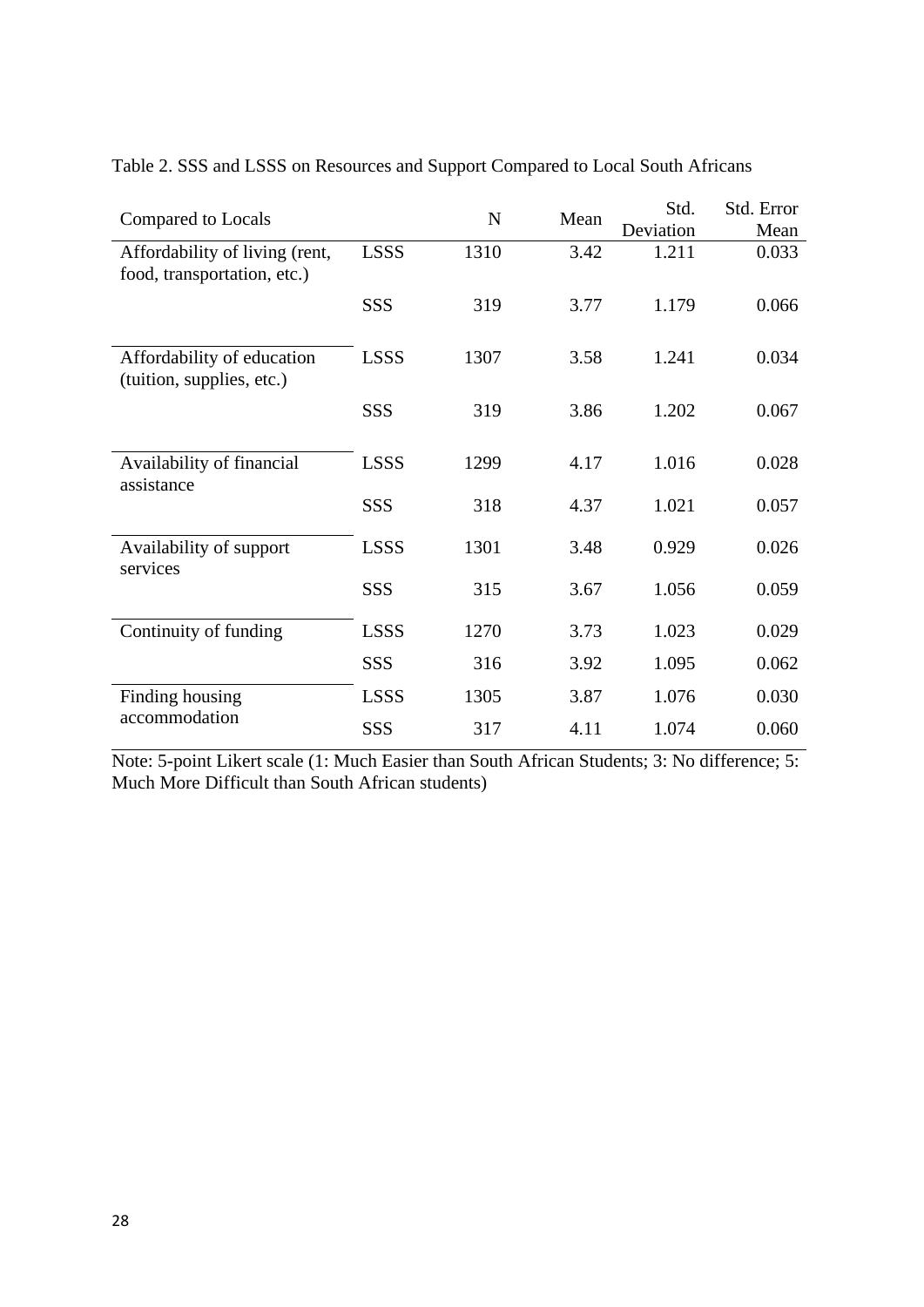| Compared to Locals                               |             | N    | Mean | Std.<br>Deviation | Std.<br>Error<br>Mean |
|--------------------------------------------------|-------------|------|------|-------------------|-----------------------|
| Participating in class discussions               |             | 1303 | 3.07 | 0.956             | 0.026                 |
|                                                  |             | 316  | 2.93 | 0.993             | 0.056                 |
| Communicating in the English language            |             | 1317 | 2.80 | 1.048             | 0.029                 |
|                                                  |             | 320  | 2.66 | 1.134             | 0.063                 |
| Understanding classroom expectations and         |             | 1306 | 3.02 | 0.973             | 0.027                 |
| policies                                         | SSS         | 317  | 2.78 | 0.986             | 0.055                 |
|                                                  | <b>LSSS</b> | 1294 | 3.56 | 0.994             | 0.028                 |
| Initial adjustment to academic life upon arrival |             | 312  | 3.23 | 1.096             | 0.062                 |

Table 3. SSS and LSSS on Academic Experiences Compared to Local South Africans

Note: 5-point Likert scale (1: Much Easier than South African Students; 3: No difference; 5: Much More Difficult than South African students)